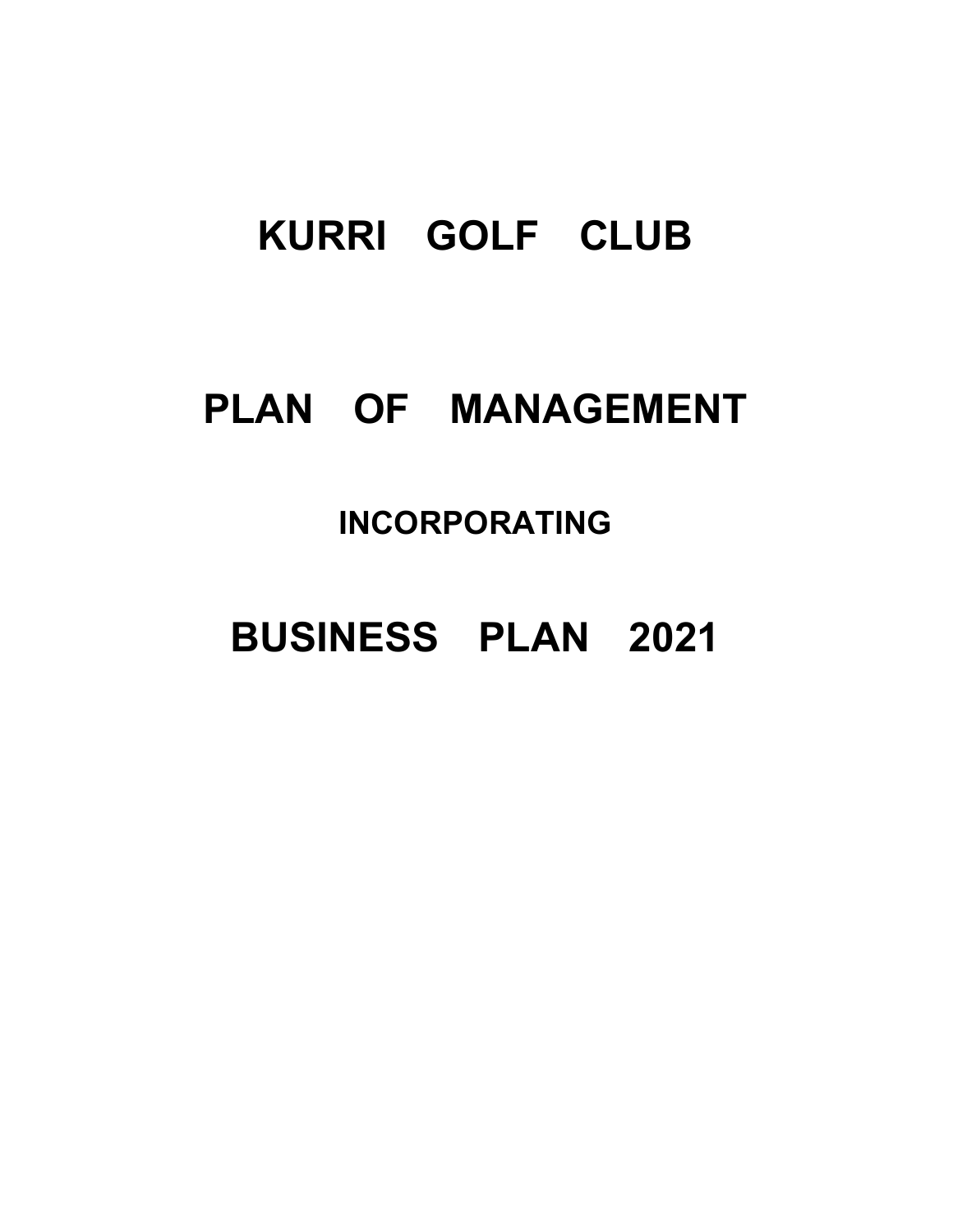## KURRI GOLF CLUB BUSINESS PLAN ELEMENTS

#### 1. MANAGEMENT FOCUS

#### 1.1 Strategic Intent

Kurri Golf Club strategic intent is to:

- $\triangleright$  Secure the value of the current business
- $\triangleright$  Improve the quality of golf for its members
- $\triangleright$  Increase cash flow and revenue for the business period

The Business Plan targets a number of opportunities to fulfil this strategic intent.

#### 1.2 Financial Elements

The financial elements that impact on the strategic intent are:

- $\triangleright$  Net Profit (before interest and tax)
- $\triangleright$  Net Profit (after interest and tax)
- $\triangleright$  Tax Planning
- Capital Expenditure
- ▶ Finance Management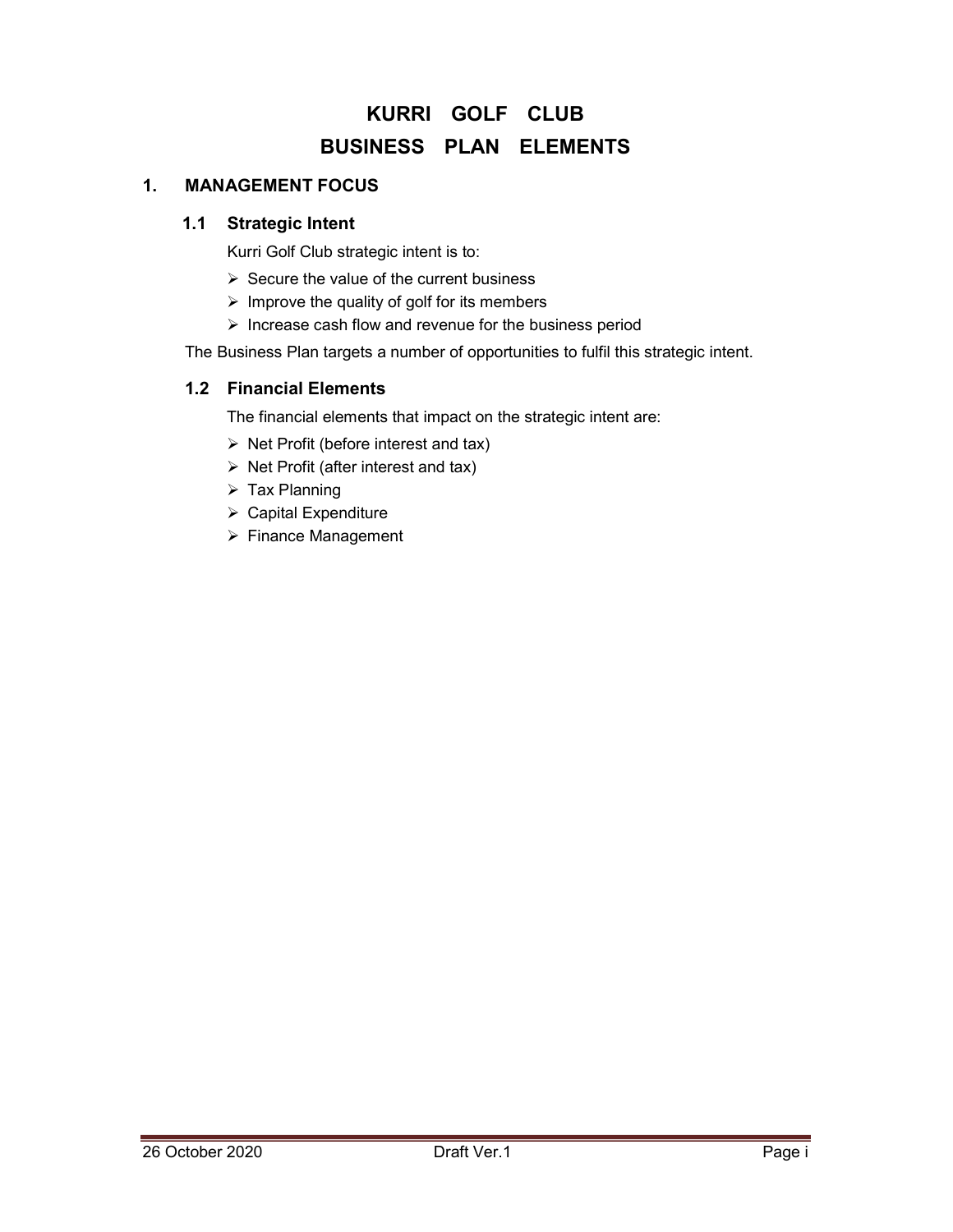#### 2. KEY RESULT AREAS

The financial elements are influenced by the following Key Result Areas:

#### 2.1 Golf

- $\triangleright$  Daily Competitions
- $\triangleright$  Major Golf Events
- $\triangleright$  Sponsorship
- $\triangleright$  Field Size
- $\triangleright$  Administration
- **≻ Course Condition**

#### 2.2 Course

- $\triangleright$  Capital Expenditure
- **▶ Operating Costs**
- $\triangleright$  Equipment Maintenance
- Course Maintenance
- $\triangleright$  Improvements
- $\triangleright$  Labour

#### 2.3 Clubhouse

- ▶ Operating Costs
- $\triangleright$  Capital Expenditure
- $\triangleright$  Equipment Maintenance
- $\triangleright$  Building Maintenance and Improvements
- Labour
- $\triangleright$  Stock
- $\triangleright$  Licences and Administration

#### 2.4 Revenue

- $\triangleright$  Course
- $\triangleright$  Club
- $\triangleright$  Golf Events
- $\triangleright$  Membership
- $\triangleright$  Sponsorship
- $\triangleright$  Poker machines

#### 3. MARKET AND CUSTOMER RELATIONS

The Business of Kurri Golf Club is dependent on maintaining the trust and respect of its:

- Workforce
- $\triangleright$  Members
- Visitors and Guests and
- $\triangleright$  The Local Community

The Club can only maintain its competitiveness through interaction with local residents, business and community groups by attracting their interests in using the Club's facilities and sponsoring Club activities.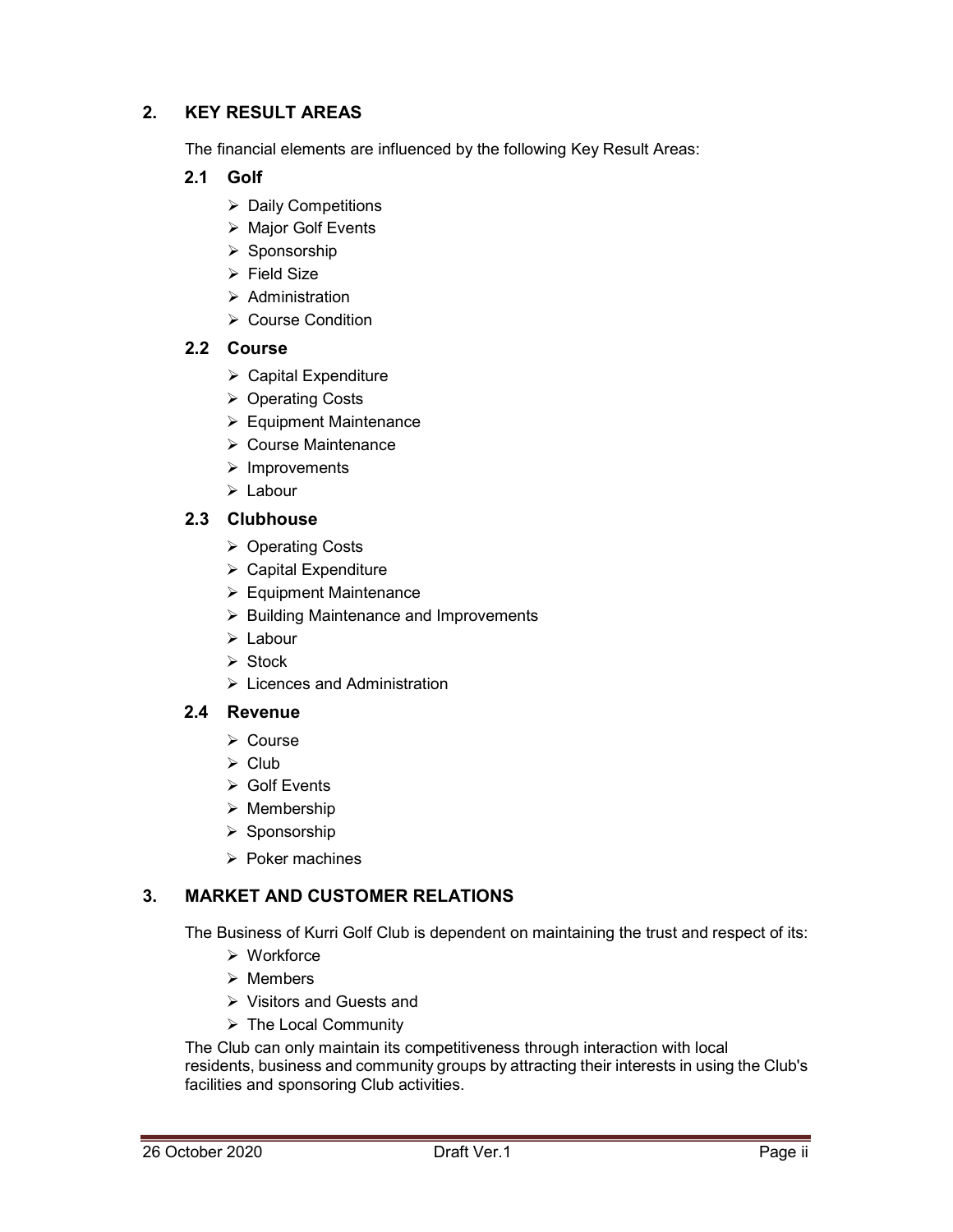There is an opportunity for the Club to maximise its potential to attract both local and visiting customers by developing and implementing a community liaison program designed to promote the Club's facilities.

#### 4. RISK ASSESSMENT

Kurri Golf Club is sensitive to a number of issues that unless closely scrutinised and controlled threaten the viability of the Business.

These include:

- $\triangleright$  People Safety and Liability
- $\triangleright$  Insurance costs
- $\triangleright$  Business Threats
- $\triangleright$  Financial Capability
- $\triangleright$  Asset Management and Maintenance
- $\triangleright$  Sustainable Water Supply
- **► Golf Course Condition**

#### 5. SAFETY

Kurri Golf Club ranks safety as its first priority and is committed to provide a safe work place and golf environment and in particular protect the health and interests of its :

- Workforce
- $\triangleright$  Members
- $\triangleright$  Visitors and Guests
- Local Community

#### 6. ENVIRONMENTAL MANAGEMENT

Kurri Golf Club is committed to operating its facilities in an efficient and environmentally sensitive manner to minimise the impact on :

- $\triangleright$  Flora
- $\triangleright$  Fauna
- $\triangleright$  Soil Erosion

And will through sound environmental management implement systems for :

- Water and Waste Management
- ▶ Noise and Dust Control
- Visual Impact

To maximise environmental and social benefits to the community.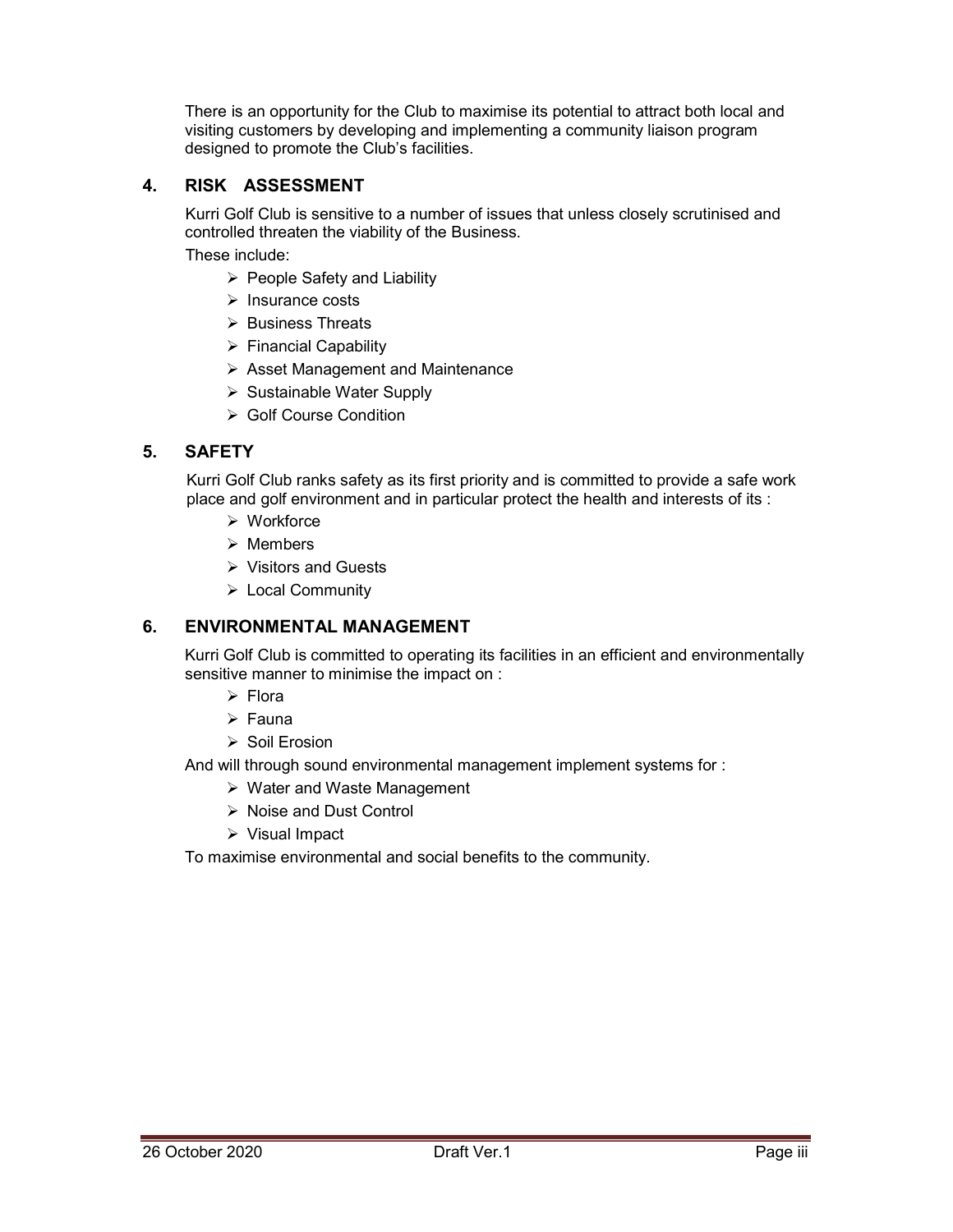## Appendix A

## MISSION STATEMENT

Kurri Golf Club is committed to presenting its golf course and amenities in an excellent condition to its Members and Guests.

This will be achieved through the creative involvement of all its Employees, Directors and Members, working together as a team, committed to positive action based on continuous improvement of its assets, and sound environmental management.

Through this mission, Kurri Golf Club will achieve a level of profit and growth that will at all times add value to its business ensure the ongoing viability of the high quality golf facilities its Members and Guests demand.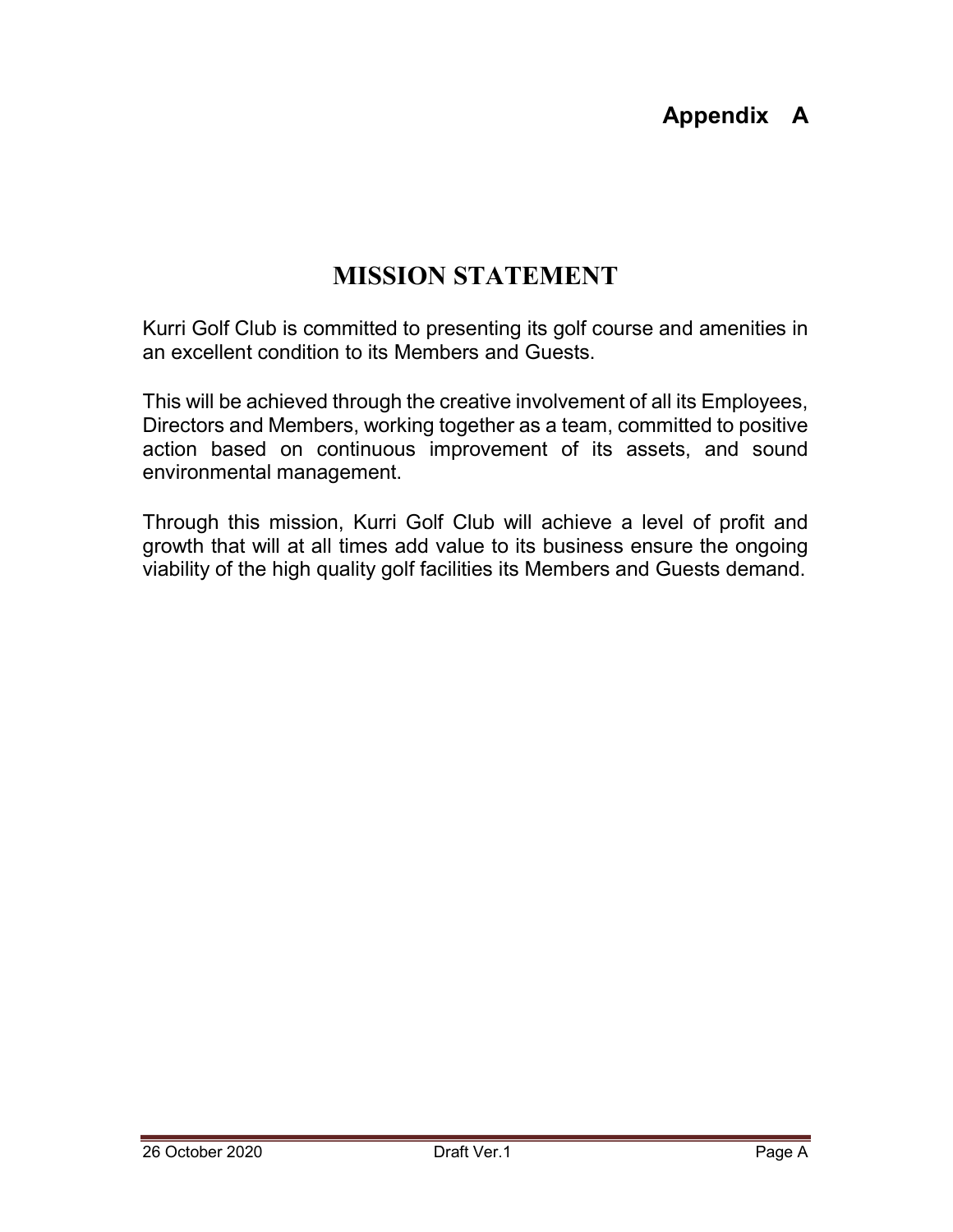## Appendix B

## SAFETY POLICY

#### Making Golf Safe

We believe there should be no accidents on the golf course.

Kurri Golf Club ranks safety as its first priority and is committed to provide a safe work place and golf environment.

We will regularly audit the Safety Plan.

#### Board's Responsibility

The Board will prepare, communicate and implement safe plans and procedures including training.

It will consider safety as the prime factor when designing and implementing all work systems and modifying and extending the Company's facilities.

#### Employee's Responsibility

All employees are responsible for their own safety and well being.

Employees must take immediate action to minimise the danger from any unsafe condition or workplace situation that may impact on their well being and ensure that the Board is advised.

#### Members Responsibility

All members are responsible for their own safety.

All of us must take immediate action to minimise the danger from any unsafe condition and ensure that the Board is advised.

We must welcome and look after our visitors and guests and ensure they are made aware of any situation that may impact on their safety whilst at the Club.

Good golf is playing safe.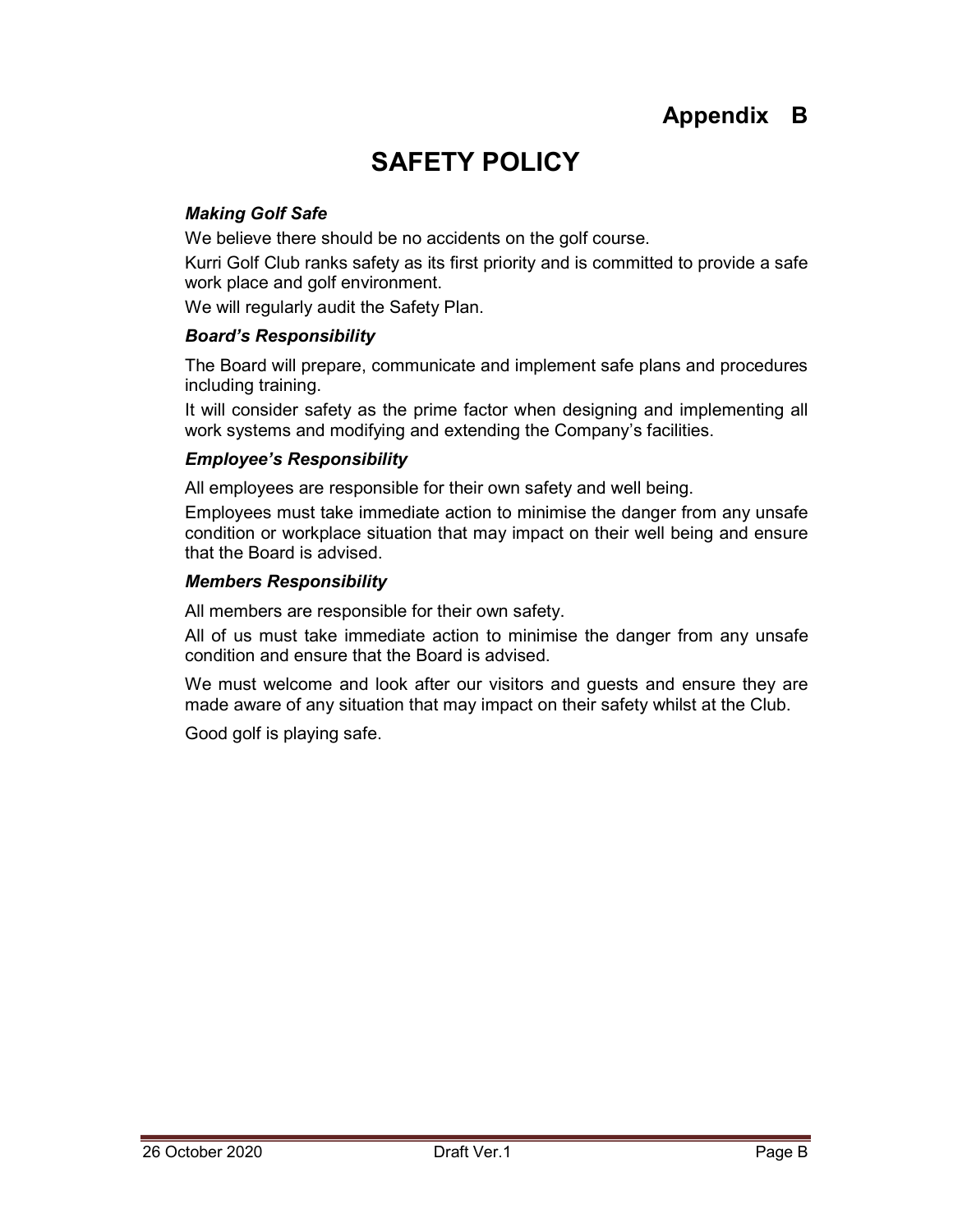## Appendix C

## ENVIRONMENTAL MANAGEMENT POLICY

Kurri Golf Club is committed to the principles of sound environmental management and will undertake all aspects of its operations to maximise environmental and social benefits to the community.

This will be achieved by:

- Incorporating measures for the protection of the environment in any aspects of design, operation and maintenance of the land, equipment and facilities administered by the Club.
- Undertaking routine monitoring of its impact on the environment and auditing its practices.
- Preparing an Environmental Management Plan incorporating details of environmental controls and systems to ensure compliance with all environmental laws.
- Recycling all suitable waste disposal including maximising the use of available sewage effluent on the golf course.
- Implementing a Tree Preservation and Management Plan to sustain the numbers, density and distribution of treed areas continuing to provide a protective habitat for existing native fauna on its land.

This will be accomplished by operating our facilities in an efficient and environmentally sensitive manner and providing the necessary training and direction that our staff and members need to achieve these objectives.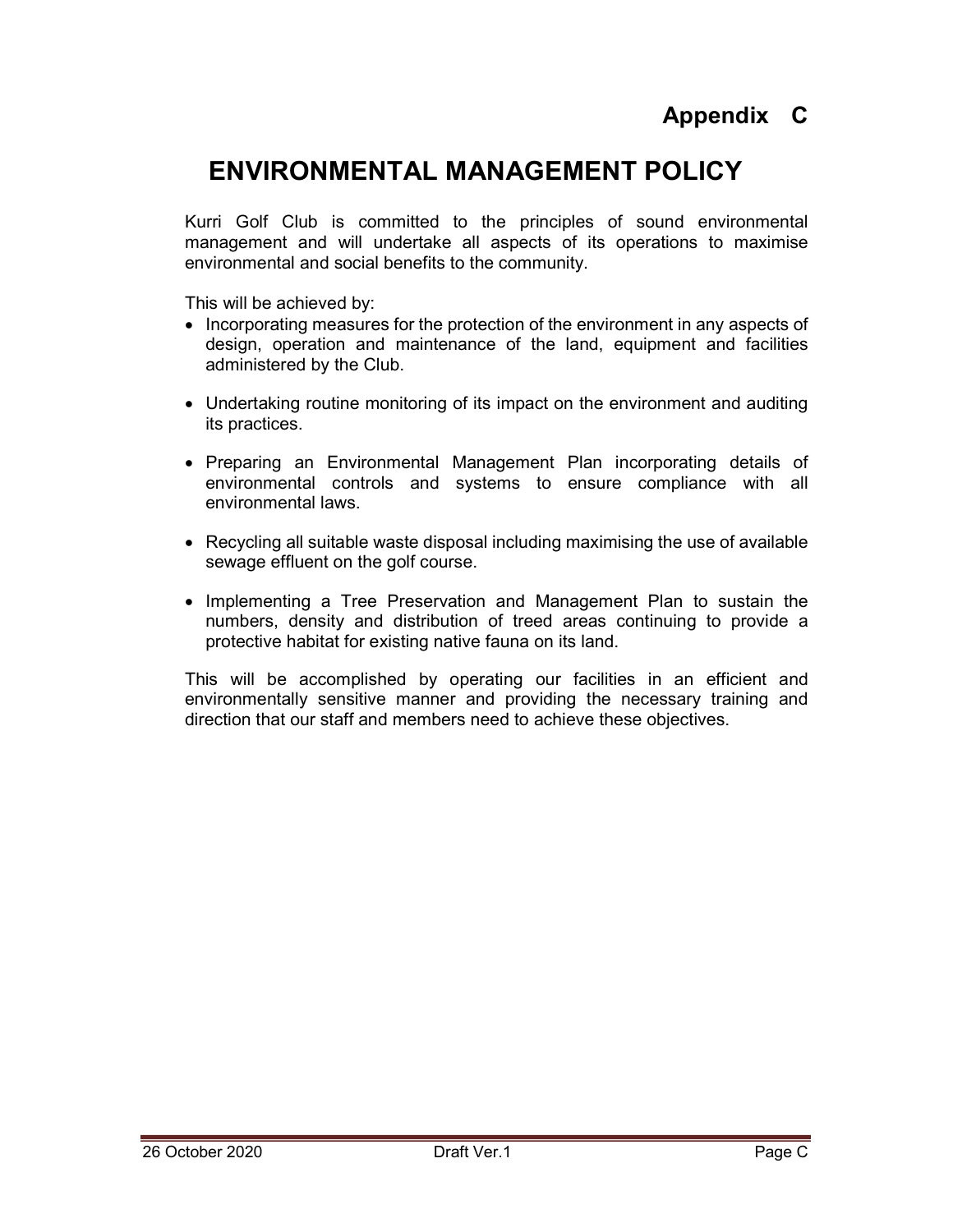# KURRI GOLF CLUB

# BUSINESS PLAN 2021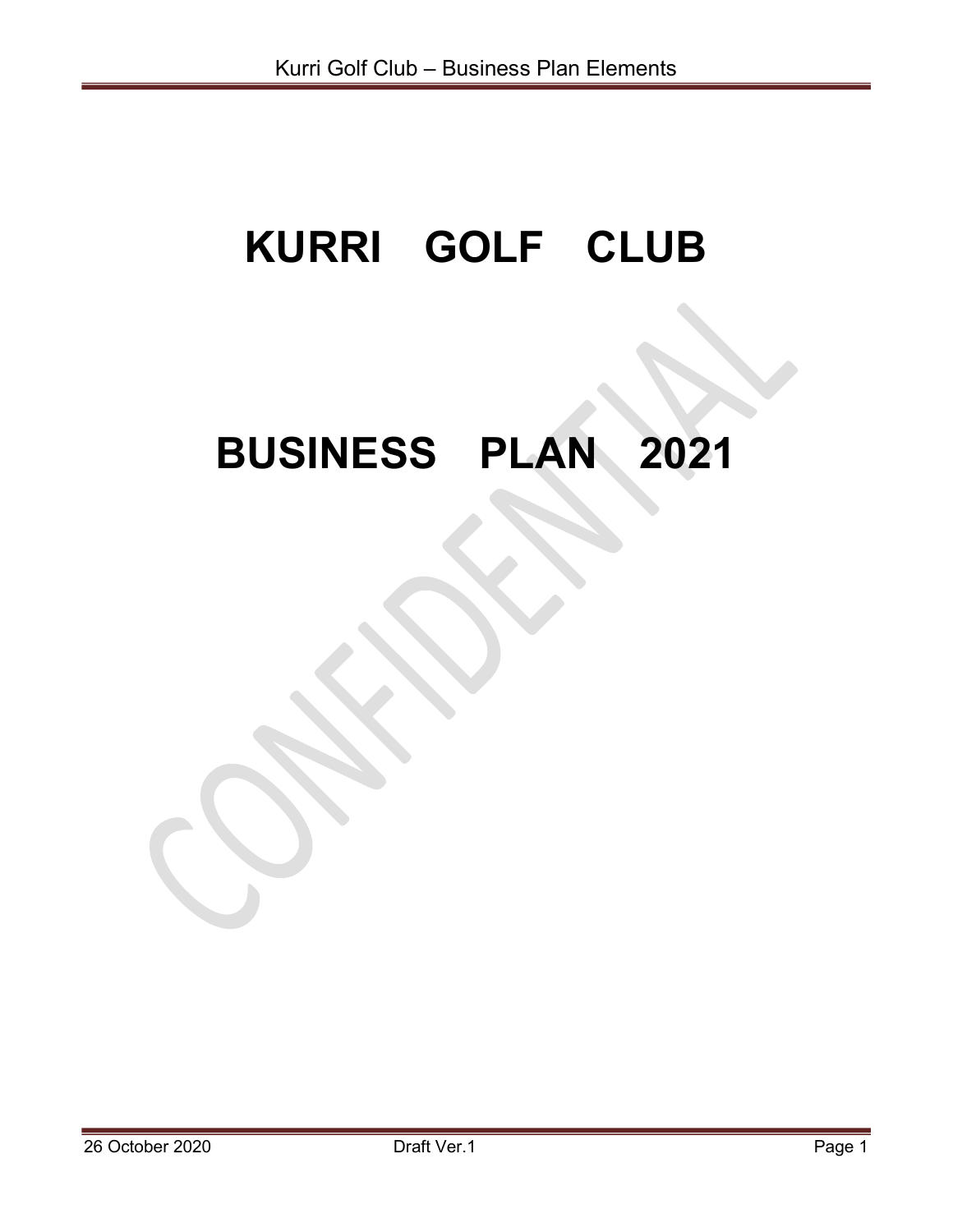#### 1. EXECUTIVE SUMMARY

#### 1.1 Business Environment

The Business Plan for year 2021 has been structured to meet the known business environment for the year. The period of the plan aligns with the KGC financial reporting ie. the plan commences in October 2020 and ends September 2021.

Many challenges and opportunities face the Club in the following years. These include:

- $\triangleright$  The need to increase cash flow through the clubhouse to meet the increase in maintenance and expenditure on the Club's buildings, equipment and facilities.
- $\triangleright$  The encouragement of more people to participate in golf at competition level and show interest in administration of the Club.
- $\triangleright$  To place the Club in a position where it can undertake and manage its business in a professional manner.

The Club has a history of voluntary assistance and reliance on key individuals and personnel. While this has served the Club well in the past it is evident that the Club cannot continue in this mode and there needs to be change.

In the forthcoming business period the Board, in consultation with members and key personnel, will endeavour to develop an overall strategy that will provide positive direction in securing the Club's future. This will be extremely challenging and will require significant restructuring of existing functions of the Club and its staff. It is recognised by the Board, that without this restructuring, the current business of the Club is in jeopardy and significant positive changes will need to be implemented for the Club to stay in business.

The Club has a number of specific strategies and tasks intended to improve and secure its business and assets.

Strategies for continuous improvement, required for the Club to stay in business, are included in this Business Plan.

#### 1.2 Outcome of Plan

Sensitive to:-

- Maintaining golfer and membership levels.
- $\triangleright$  Increased Clubhouse cash flow and revenue.
- $\triangleright$  Maintaining a sustainable level of debt.
- $\triangleright$  Uncertainty of water supply.
- $\triangleright$  Maintaining staff levels.
- Developing and implementing an Environment (course) Management Plan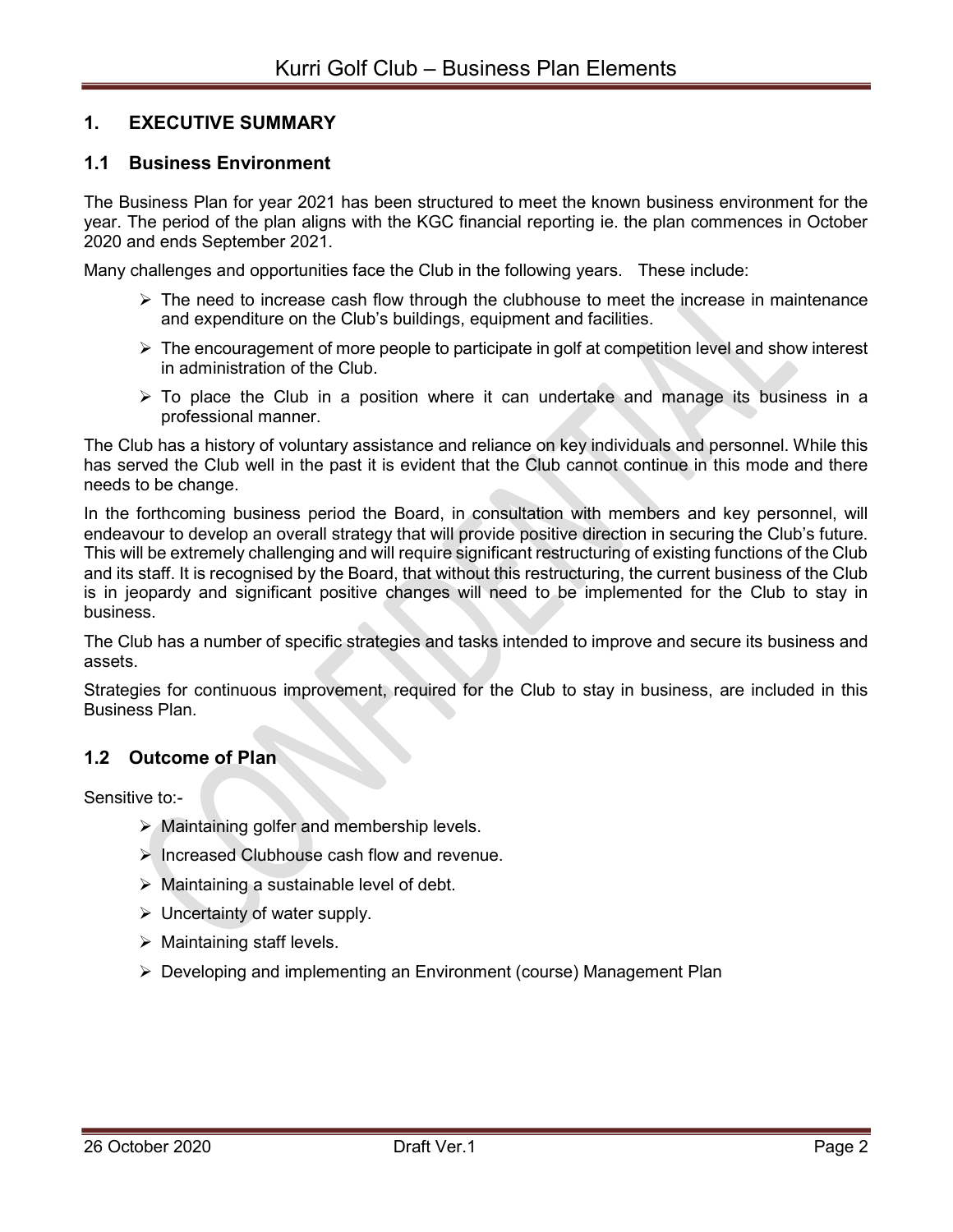#### 2. MANAGEMENT FOCUS

#### Safety

- $\triangleright$  Carry out safety audit of all Club's facilities and operations.
- $\triangleright$  Implement safety plan.
- $\triangleright$  Ensure adequate training and accreditation for staff is in place.

#### Clubhouse - Cash Flow

- $\triangleright$  Increase House members by 10%.
- $\triangleright$  Increase Clubhouse cash flow by 5%.
- $\triangleright$  Increase total Revenue by 5%.
- $\triangleright$  Increase Clubhouse hire frequency by 10%.

#### Clubhouse - General

- $\triangleright$  Develop general maintenance and upgrade plan.
- $\triangleright$  Develop a strategy for poker machine replacement.
- $\triangleright$  Replace worn carpet areas.
- $\triangleright$  Develop a preliminary strategy for Clubhouse and surrounds upgrade.

#### Course

- $\triangleright$  Prepare the course to the highest possible standard given the available resources.
- ▶ Review current mowing practices and develop Course Mowing Plan.
- $\triangleright$  Remediate damaged surround areas and ensure adequate irrigation to these areas.
- Develop a Greens Management Plan for green repair, replacement and reclamation due to surround encroachment.
- $\triangleright$  Isolate areas from cart and course vehicle movements.
- $\triangleright$  Remove stumps and tree roots and remediate stone areas from within and directly adjacent to fairways.

#### Irrigation

- $\triangleright$  Commission new pump.
- $\triangleright$  Replace aging steel pipelines.
- $\triangleright$  Install and commission an automatic watering system for the Back 9.
- $\triangleright$  Boost water supply to green surround areas.
- $\triangleright$  Install new spray lines to Fairway 5.
- $\triangleright$  Continue to review irrigation requirements.

#### People

- $\triangleright$  Define core business and job descriptions.
- $\triangleright$  Review management structure and operating hours.
- $\triangleright$  Review staff training requirements.
- $\triangleright$  Maintain current labour subject to Business requirement.

#### Golf

- $\triangleright$  Maintain golfer membership levels.
- $\triangleright$  Review playing conditions to include local rules that reflect current ground conditions.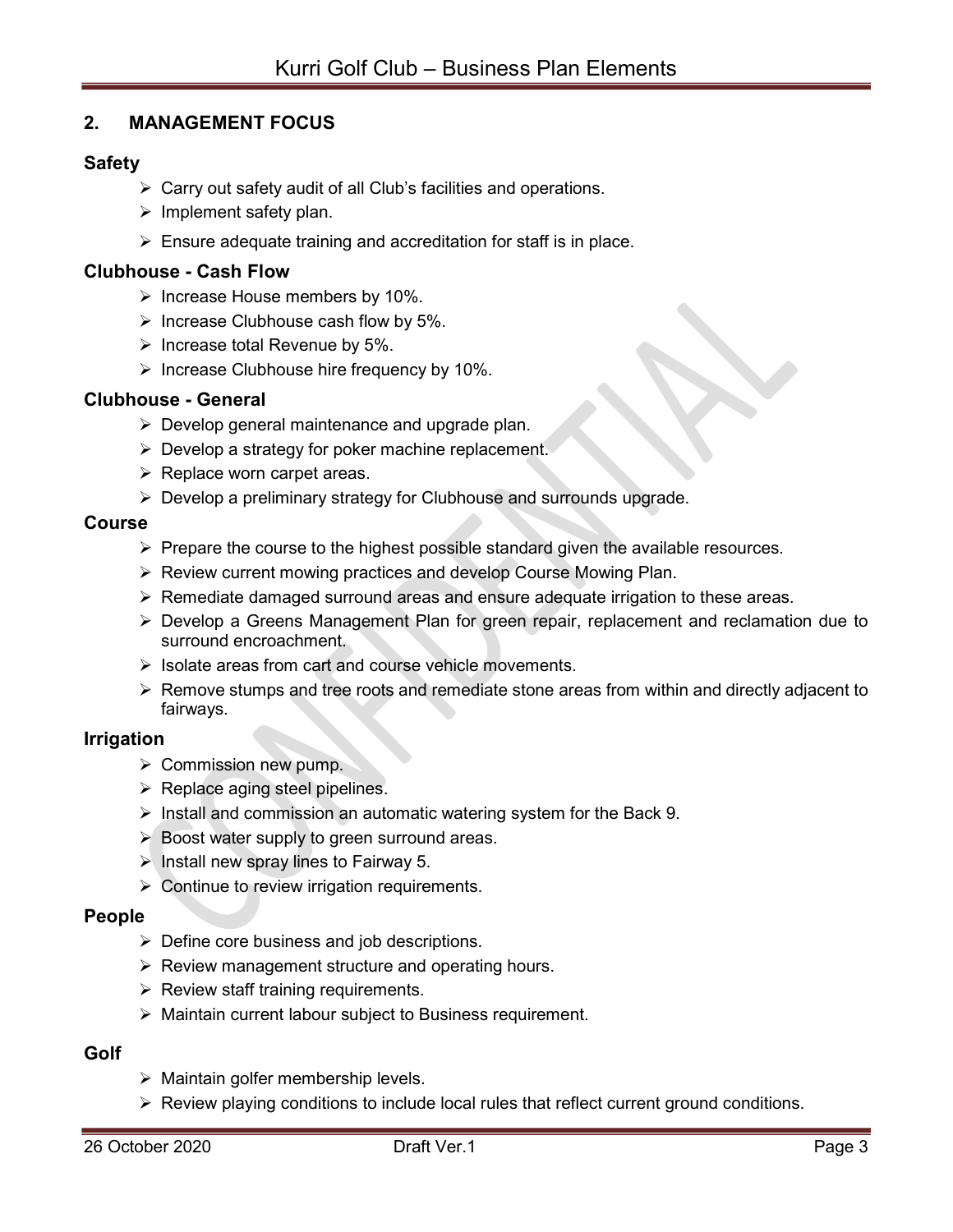$\triangleright$  Increase golfer participation in events by 10%.

#### **Machinery**

- $\triangleright$  Review and re-introduce machinery replacement policy.
- $\triangleright$  Acquire suitable greens roller.

#### Golf Carts

- Establish a Golf Cart Management Plan.
- $\triangleright$  Construct suitable cart paths.
- $\triangleright$  Limit cart movements to cart paths and nominated areas of the course.
- $\triangleright$  Re-introduce cart control lines to protect green surround areas.

#### Risk Sensitivity

- $\triangleright$  Water Supply.
- $\triangleright$  Failure to service debt.
- $\triangleright$  Member Participation.
- > Urban encroachment.
- $\triangleright$  Decline in membership.
- ▶ Course condition.
- Uncontrolled cart and course vehicle movements.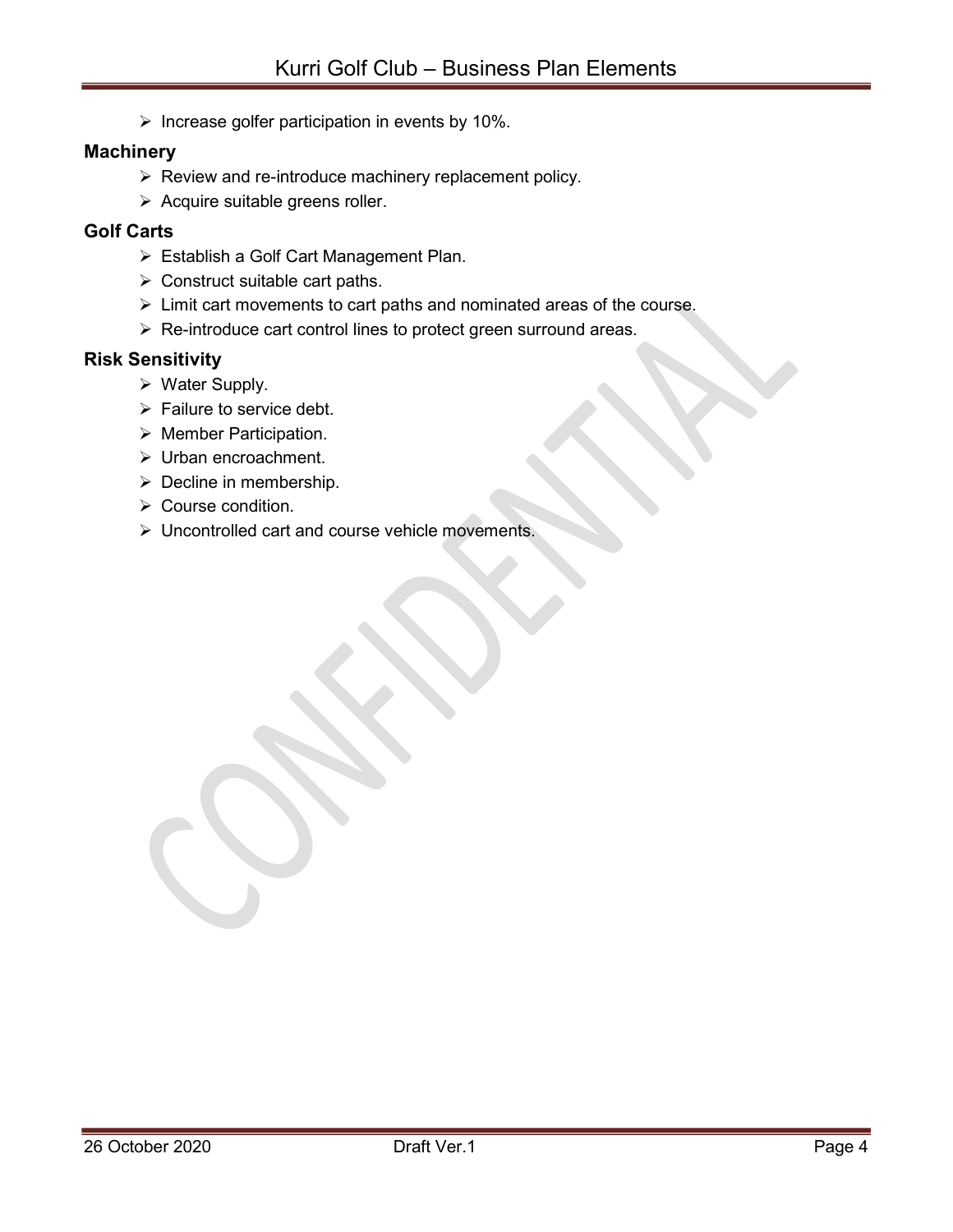#### 3. FINANCIAL ELEMENTS

#### 3.1 Profit

The year 2021 operating budget for the Club is based on increased Course and Clubhouse revenue. The continuing effect of COVID restrictions and diminishing government COVID support will continue to have a negative effect on potential profit.

Focus will be increasing cash flow by:

- $\triangleright$  Automating and upgrading irrigation systems.
- $\triangleright$  Improving the condition of golf playing areas to attract more golfers.
- $\triangleright$  Improving the clubhouse entry and surrounds to attract more functions.
- $\triangleright$  Boosting clubhouse use.
- $\triangleright$  Conserving electricity.

An operating net loss of \$52,122 is planned.

This loss is achieved on revenue of \$1,284,378 with operating costs being \$1,329,000.

Capital expenditure for year 2021 is projected to be \$190,000. An amount of \$100,000 will invested in a term deposit for future staff leave entitlements.

|                    | FLAN OVLINVILVY – JOIVIIVIANIN<br>mΝν |               | I UNLYAJ I    |               |               |               |               |
|--------------------|---------------------------------------|---------------|---------------|---------------|---------------|---------------|---------------|
|                    | Category                              |               | 2017          | 2018          | 2019          | 2020          | 2021          |
|                    |                                       | <b>Actual</b> | <b>Actual</b> | <b>Actual</b> | <b>Actual</b> | <b>Actual</b> | <b>Budget</b> |
|                    | Golf                                  | 413993        | 423214        | 443856        | 435458        | 448862        | 463600        |
| Income             | Course                                | 166955        | 161863        | 176227        | 177464        | 528972        | 246920        |
|                    | Club                                  | 600679        | 611788        | 656600        | 586529        | 676031        | 573858        |
|                    | <b>Total Income</b>                   | 1181627       | 1196866       | 1276683       | 1199451       | 1653866       | 1284378       |
|                    | Golf                                  | 176699        | 181960        | 183121        | 191620        | 177378        | 194750        |
| Operating<br>Costs | Course                                | 333395        | 378780        | 385709        | 360273        | 424988        | 462100        |
|                    | Club                                  | 467395        | 509368        | 517830        | 483356        | 435825        | 499050        |
|                    | <b>Total Costs</b>                    | 977489        | 1070108       | 1086659       | 1035249       | 1038191       | 1155900       |
|                    | <b>Profit/Loss before Outgoings</b>   | 204138        | 126758        | 190024        | 164202        | 615675        | 130978        |
|                    | Prov. Employee Leave                  | 19180         | 8385          | 18182         | 15251         | 9501          | 15000         |
|                    | <b>Staff Training and Welfare</b>     | 0             | 0             | 0             | 1869          | 0             | 2000          |
|                    | Superannuation/LSL etc.               | 41646         | 42086         | 40678         | 41879         | 40810         | 42000         |
| <b>Putgoings</b>   | Rates                                 | 13670         | 17452         | 9925          | 16627         | 15057         | 15000         |
|                    | Insurance                             | 31108         | 33382         | 38843         | 47425         | 39744         | 30000         |
|                    | Depreciation                          | 56859         | 55110         | 52271         | 52450         | 52501         | 55000         |
|                    | Admin. Other                          | 23952         | 19993         | 24213         | 25570         | 42752         | 24100         |
|                    | <b>Total Outgoings</b>                | 186415        | 176408        | 184112        | 201071        | 200365        | 183100        |
|                    | <b>Net Operating Profit/(Loss)</b>    | 17723         | -49650        | 5912          | -36869        | 415310        | $-52122$      |

### DI AN OVERVIEW SUMMARY AND FORECAST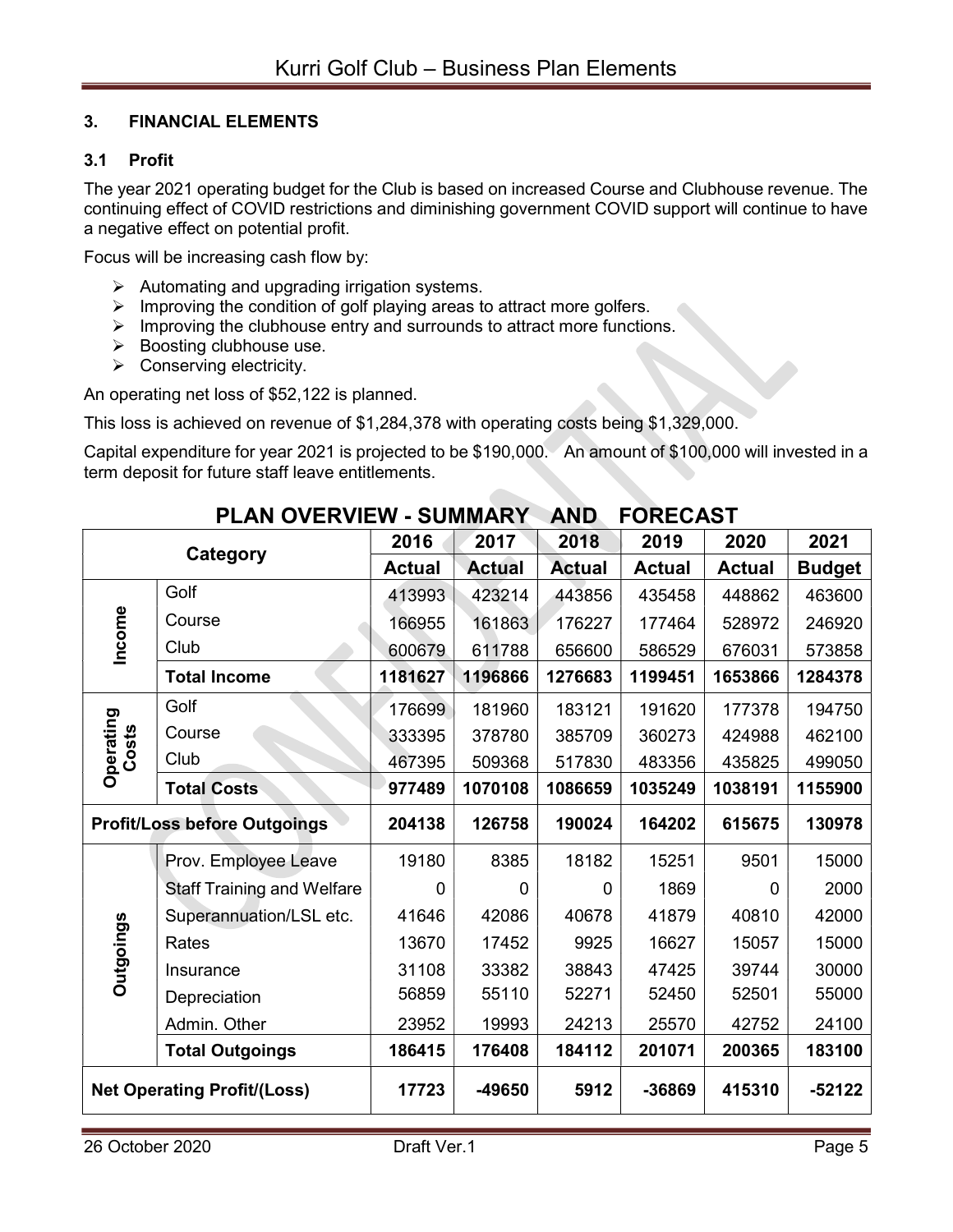#### 3.2 Income

The main streams of income are member's subscriptions, green fees, competition excess, raffles and sponsorship. This income is allocated to Course and Clubhouse to cover their operational costs. For 2021, it is hoped that a substantial additional income will be received from project grants.

#### 3.2 Operating Costs

The year 2021 budget for operating costs is expected to be in the vicinity of \$1,150,000, a loss of \$70,000 compared to 2020. It is expected that golf membership numbers will be 600 compared to 520 last year. The main area of loss will be increases in course staff wages due to upgrades in senior permanent positions, retirements and overlap of staff transition.

#### 3.3 Capital Expenditure

Expenditure on capital equipment during year 2021 is projected to be \$190,000 made up as follows:

- $\ge$  \$35,000 for golf course maintenance equipment. Investment is directed towards replacement of existing equipment.
- $\triangleright$  \$10,000 for clubhouse equipment required to satisfy safety and health standards. In particular replacement of worn carpet areas.
- $\triangleright$  \$10,000 for improvements to machinery shed environs. In particular upgrade to chemicals storage area and provision for irrigation control centre.
- $\geq$  \$20,000 for construction of cart paths.
- $\ge$  \$5,000 for practice facility upgrade.
- $\geq$  \$150,000 for automatic watering and irrigation upgrades.
- $\geq$  \$20,000 resealing car park and clubhouse entry.

Refer Summary of Operations for each Key Result Area for a detailed breakup of capital expenditure items. A 5 year forward projection for capital expenditure is also attached as Table 1.

#### 3.4 Finance Management

The Club relies primarily on Members prescribed fees to supplement shortfalls in operating costs and to provide revenue for capital expenditure.

Club finances received a boost during 2020 with a developer compensation payment of \$250,000 and a \$10,000 grant for practice facility upgrade. The Club is in a sound financial position with no current loan repayment commitments other than residual amount of \$4,000 for a mower purchase. It is anticipated that available overdraft monies (up to \$50,000) will not be required to be drawn upon during Year 2021.

The Club is committed to its automatic watering project and irrigation main pipeline upgrades. Additional funding is required to complete these works within the 2021 budget period. Grants are being continually applied for and if successful there may be no requirement for additional borrowings to satisfy the irrigation requirements. On the basis that borrowings will be required an allowance for repayments for a \$150,000 loan has been factored into Year 2021 budget.

Monitoring costs against the budget and retaining sufficient 'end of year cash' to launch into the following budget period is critical. The table below indicates available 'end of year cash' and excludes \$110000 invested in term deposits for staff entitlements. Some major items appearing in the CAPEX table have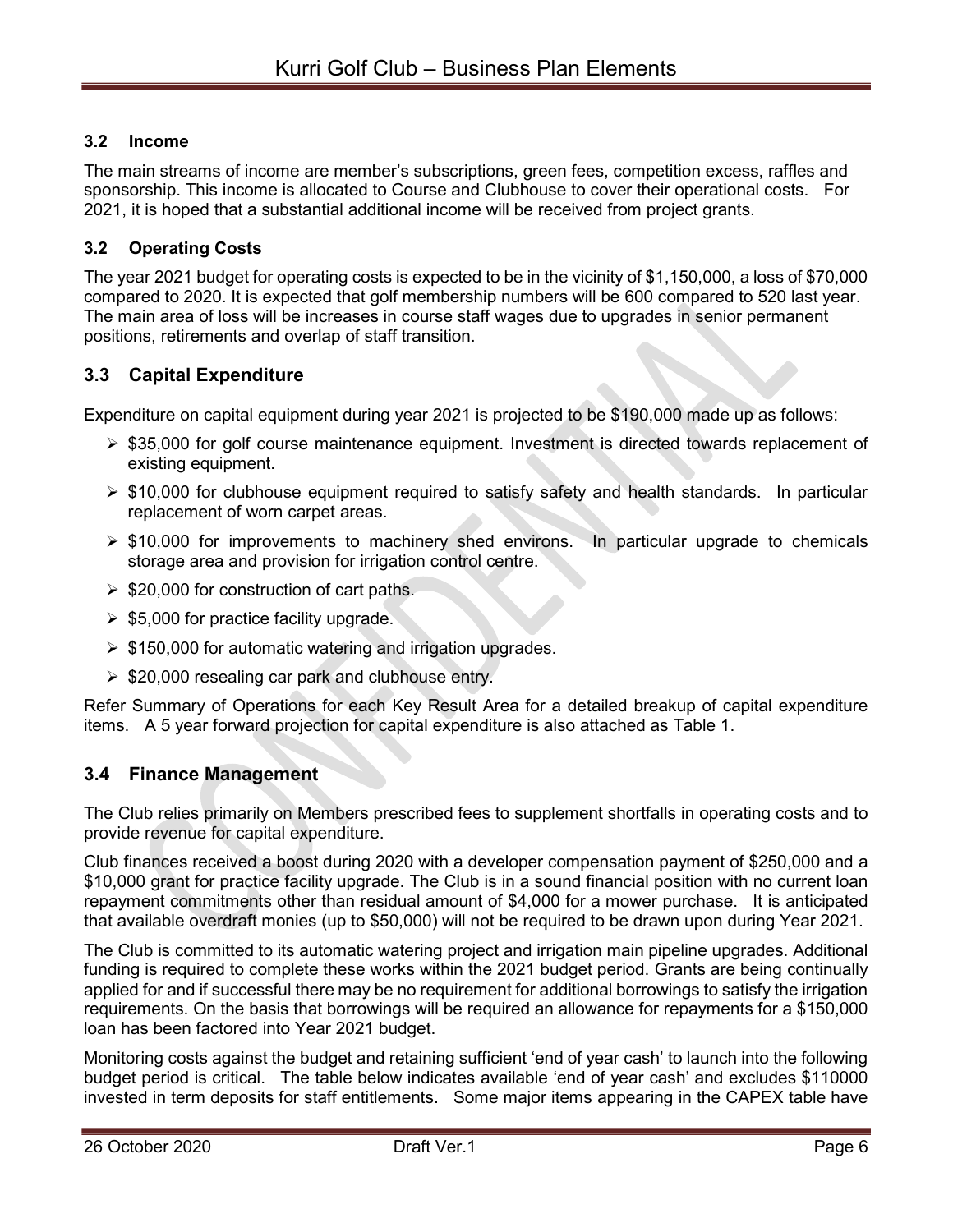been excluded to maintain a generally positive 'end of year cash' balance. These items can only be included if additional funding or significant improvement in cash flow occurs.

During Year 2020 substantial changes were made to green staff resulting in a significant increase in greens wages. It is forecast that improved course and playing conditions will result in increased cash flow and profit.

#### 3.5 Special Budget Allocation – Developer Compensation Money

During Year 2020 budget period a payment of \$250,000 was received from Hunter Land.

The table below lists the allocation and expenditure of this money.

|               | PROPOSED ALLOCATION - DEVELOPER COMPENSATION MONEY |                   |                         |  |  |  |  |
|---------------|----------------------------------------------------|-------------------|-------------------------|--|--|--|--|
| Item#         | <b>Description</b>                                 | <b>Allocation</b> | <b>Status</b>           |  |  |  |  |
|               | Employees leave entitlements.                      | \$100,000         | Term deposit bank       |  |  |  |  |
| $\mathcal{P}$ | Automatic course watering system                   | \$50,000          | Ongoing                 |  |  |  |  |
| 3             | Replacement of asbestos and steel pipes.           | \$18,000          | Asbestos line completed |  |  |  |  |
| 4             | Pump shed upgrade                                  | \$25,000          | 50% complete            |  |  |  |  |
| 5             | Machinery upgrade - incl. Tractor with FEL         | \$42,000          | Completed               |  |  |  |  |
| 6             | Club house and car park                            | \$15,000          | Held over               |  |  |  |  |

#### 3.6 Special Budget Allocation – Automatic Watering

For Year 2021 provision is made in the budget for \$150,000 to be allocated to the installation of G Wave automatic watering and replacement of all steel pipe mains. Application for a government grant to fund these works has been made. KGC is committed to these works and on the basis that the grant will be unsuccessful provision for obtaining funds and their repayment for this to occur is provided for in this budget.

In the event that the irrigation grant is successful the then consideration will be given to obtaining borrowings for Clubhouse extensions or establishing a members cart shed.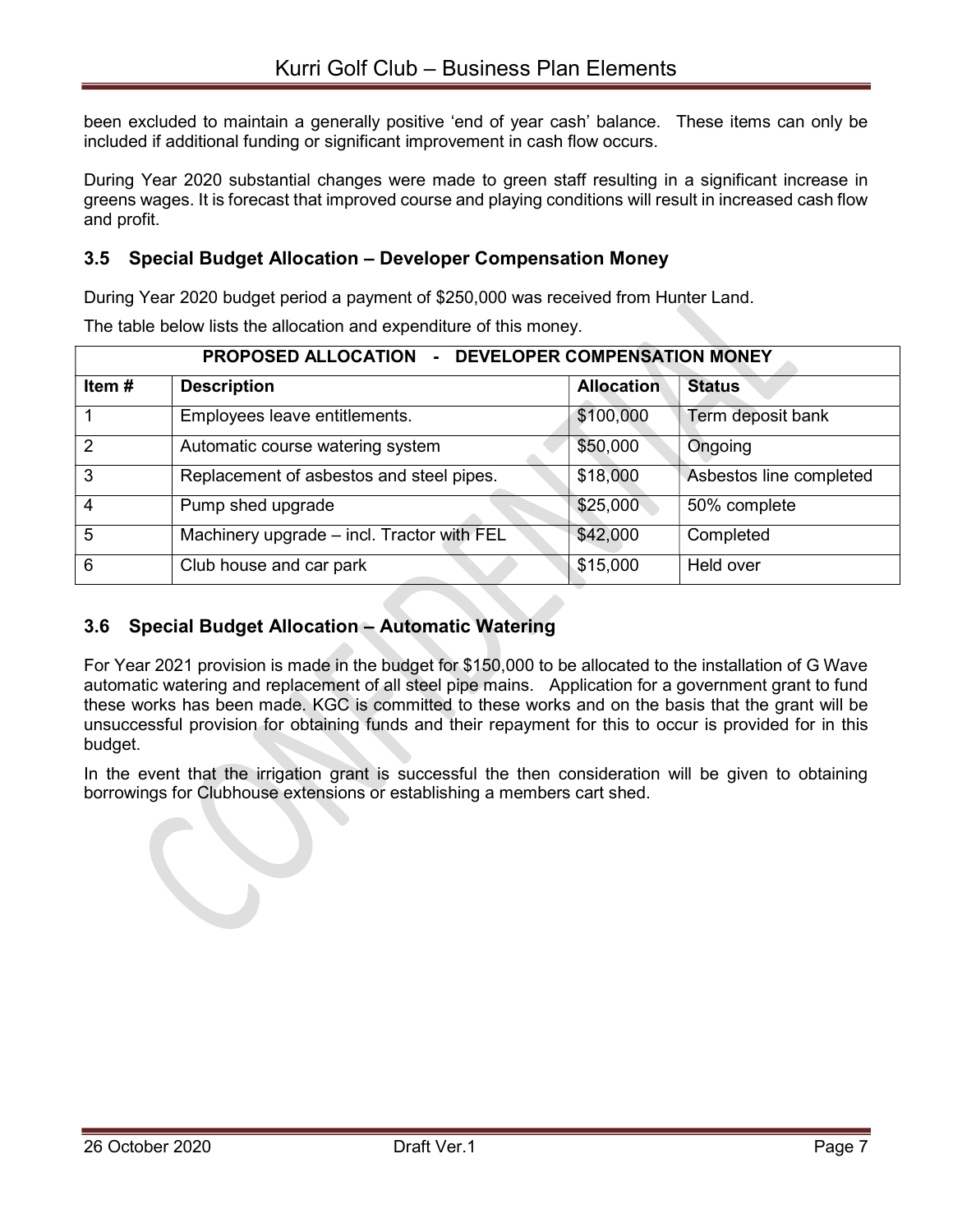#### 4. KEY RESULT AREAS

#### 4.1 Golf

#### 4.1.1 Market Strategy

It is forecast that Golf operations, before Capital Expenditure, will return a profit of \$268,850 for this Plan.

COVID-19 restrictions in half two of Year 2020 saw a significant increase in golf activity resulting in an unplanned increase in golf membership. It is expected that this will trend into half one of the Year 2021 period and a 5% increase is planned. Current member diversity is shown in the following table:

|                   |             | <b>MEMBER DIVERSITY</b> |              |
|-------------------|-------------|-------------------------|--------------|
| Category          | <b>Male</b> | <b>Female</b>           | <b>Total</b> |
| <b>Full</b>       | 363         | 37                      | 400          |
| <b>Pensioner</b>  | 127         | 26                      | 153          |
| Youth             | 17          |                         | 17           |
| <b>Junior</b>     | 18          | 5                       | 23           |
| <b>Sub-Junior</b> | 5           |                         | 6            |

It is planned to encourage members to participate in competition events more often and encourage visiting players to return by:

- $\triangleright$  Rehabilitating damaged and eroded areas affecting playing conditions.
- $\triangleright$  Improving course condition by better irrigation controls and mowing practices.
- $\triangleright$  Establishing cart paths and better cart control.
- $\triangleright$  Providing local rules that best suit ground conditions.

It is recognised the golf course remains underutilised and there is potential for attracting more local residents as the community grows.

#### 4.1.2 Golfer Summary and Forecast

| Category |                          | 2017          | 2018          | 2019<br>2020  |               | 2021          |
|----------|--------------------------|---------------|---------------|---------------|---------------|---------------|
|          |                          | <b>Actual</b> | <b>Actual</b> | <b>Actual</b> | <b>Actual</b> | <b>Budget</b> |
|          | Tuesday Comp.            | 2821          | 3202          | 3186          | 3807          | 3840          |
|          | Wednesdav Ladies         | 499           | 747           | 797           | 970           | 960           |
|          | <b>Wednesday Seniors</b> | 1426          | 1596          | 1515          | 1817          | 1920          |
|          | <b>Friday Comp</b>       | 3030          | 3389          | 3224          | 3810          | 3840          |
|          | Saturday Comp.- Men      | 8374          | 7833          | 8061          | 8110          | 8640          |
| ပ္ပ      | Saturday Comp.- Ladies   | 865           | 883           | 922           | 916           | 960           |
|          | Sunday Comp.             | 263           | 222           | 199           | 973           | 1150          |
| Player   | <b>Sub-Total</b>         | 17278         | 17872         | 17904         | 20403         | 21310         |
|          | Members Non-Comp.        | 3642          | 3846          | 3898          | 3931          | 4080          |
|          | Non-Member Social        | 3923          | 5013          | 4990          | 4842          | 5280          |
|          | Social Clubs             | 2895          | 2893          | 2634          | 1784          | 2880          |
|          | Thursday Cut Price       | 2299          | 2663          | 2615          | 2314          | 2640          |
|          | <b>Sub-Total</b>         | 12759         | 14415         | 14137         | 12871         | 14880         |
|          | Total                    | 30037         | 32287         | 32041         | 33274         | 36190         |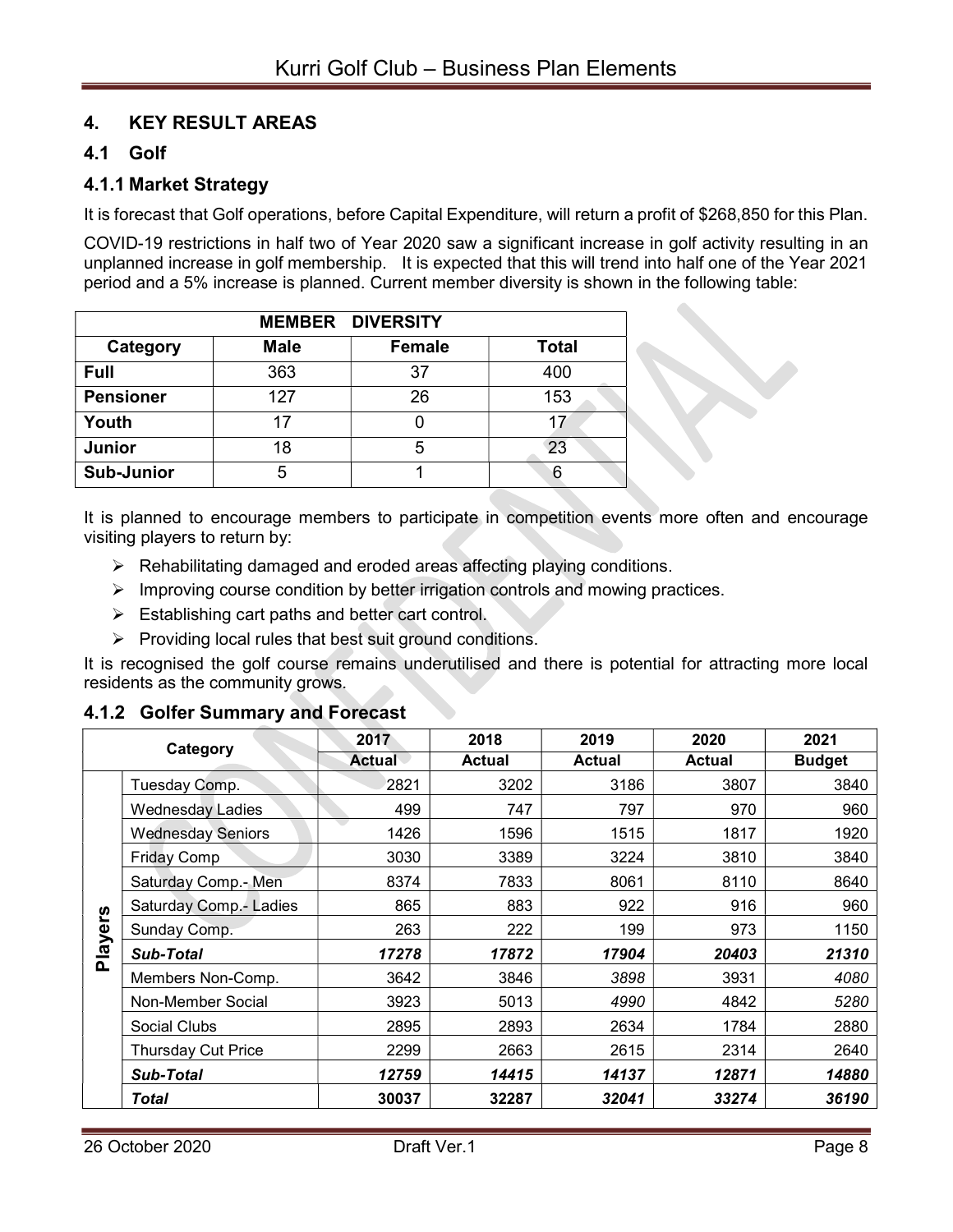|       |                                | 2017   | 2018   | 2019          | 2020          | 2021          |
|-------|--------------------------------|--------|--------|---------------|---------------|---------------|
|       | Category                       | Actual | Actual | <b>Actual</b> | <b>Actual</b> | <b>Budget</b> |
|       | Green Fees - Members           | 20981  | 20669  | 20161         | 17656         | 21000         |
| Φ     | Green Fees - Social            | 118893 | 117122 | 114243        | 100053        | 119000        |
|       | Mid-Week Comp.                 | 140688 | 151698 | 149258        | 163761        | 160000        |
| Incom | Week-End Comp.                 | 140688 | 151698 | 149258        | 163761        | 160000        |
|       | <b>Sponsor Allocation</b>      | 1965   | 2671   | 2539          | 3632          | 3600          |
|       | Total                          | 423214 | 443856 | 435458        | 448862        | 463600        |
|       | Mid-Week Comp.                 | 39554  | 40987  | 44574         | 35474         | 42500         |
|       | Week-End Comp.                 | 39554  | 40987  | 44574         | 35474         | 42500         |
|       | Professional                   | 73352  | 75425  | 73167         | 74085         | 76000         |
| Costs | <b>Printing and Stationery</b> | 2683   | 3250   | 4066          | 3626          | 3750          |
|       | <b>Members Affiliation</b>     | 26818  | 22473  | 25240         | 28719         | 30000         |
|       | Total                          | 181960 | 183121 | 191620        | 177378        | 194750        |
|       | <b>Operating Profit/Loss</b>   | 241254 | 260736 | 243839        | 271484        | 268850        |

#### 4.1.3 Golf - Summary and Forecast

#### 4.2 Course

#### 4.2.1 Market Strategy

It is forecast that Course operations, before Capital Expenditure, will return a loss of \$208,480 for this Plan.

The major items allocated to Capital Expenditure that significantly impact on operating costs in this Plan are those shown in the Special Budget Allocation in Items 3.5 and 3.6.

These being:

- $\blacktriangleright$  Automatic Irrigation \$100,000
- $\triangleright$  Steel pipe replacement \$50,000
- $\triangleright$  Club house and car park \$25,000.
- $\triangleright$  Machinery upgrades \$25,000.

It is not anticipated that there will be a requirement for major machinery replacement during this budget period and there is no provision in this Plan for this to occur.

Other items that may impact on course operating costs are:

- $\triangleright$  Possible \$30,000 contribution to government grant for the automatic watering.
- $\triangleright$  Cart path construction

There is provision in course maintenance allocation for minor improvements such as purchase of trees, limited landscaping and course equipment to the value of \$5000.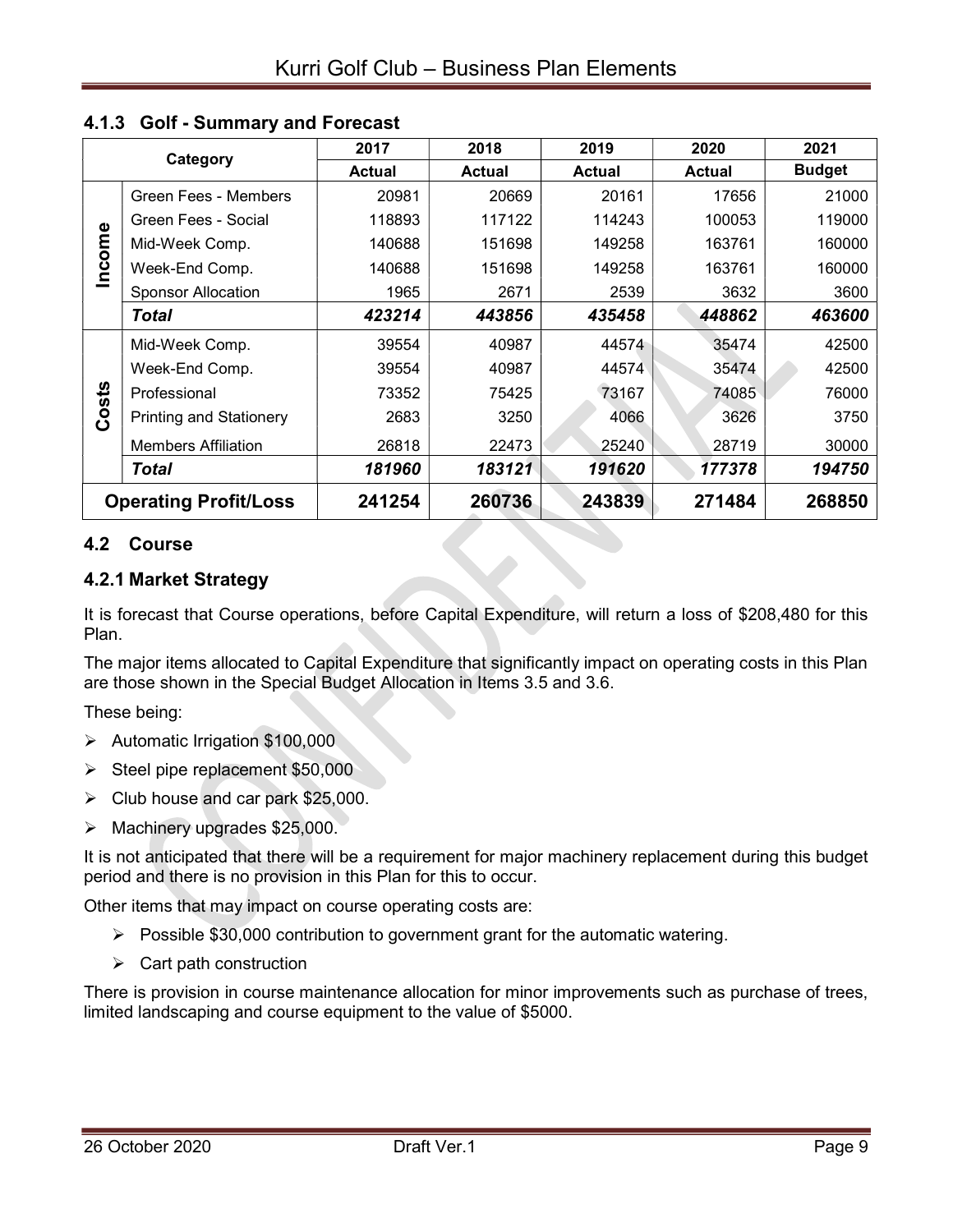|        |                                | 2017          | 2018          | 2019          | 2020          | 2021          |
|--------|--------------------------------|---------------|---------------|---------------|---------------|---------------|
|        | Category                       | <b>Actual</b> | <b>Actual</b> | <b>Actual</b> | <b>Actual</b> | <b>Budget</b> |
|        | <b>Course Fee Allocation</b>   | 148421        | 143916        | 161780        | 172591        | 181220        |
|        | <b>Sponsor Allocation</b>      | 7862          | 10685         | 10156         | 14529         | 14400         |
|        | Raffle Income                  | 3139          | 3611          | 2864          | 2669          | 3500          |
|        | Paterson Labour Payment        | 0             | 0             | 0             | 0             | 35000         |
| Income | <b>COVID Support</b>           | 0             | $\Omega$      | 0             | 195857        | 0             |
|        | Diesel Fuel Rebate             | 2442          | 3014          | 2664          | 2016          | 2800          |
|        | <b>Grants and Compensation</b> | 0             | 15001         | 0             | 141311        | 10000         |
|        | Total                          | 161863        | 176227        | 177464        | 528972        | 246920        |
|        | <b>Course Maintenance</b>      | 108976        | 114142        | 80470         | 119586        | 115000        |
|        | Greens wages                   | 191761        | 182245        | 190385        | 231023        | 265000        |
|        | <b>Electricity Allocation</b>  | 28473         | 38975         | 41388         | 22249         | 20100         |
|        | <b>Administration Wages</b>    | 39462         | 39804         | 41464         | 42216         | 47500         |
| Costs  | <b>Raffle Prizes</b>           | 1959          | 1988          | 1803          | 1277          | 2000          |
|        | Loan Irrigation                | 0             | O             | O             | U             | 0             |
|        | Other                          | 8150          | 8556          | 4764          | 8638          | 5800          |
|        | Total                          | 378780        | 385709        | 360273        | 424988        | 455400        |
|        | <b>Operating Profit/Loss</b>   | $-216917$     | $-209482$     | -182809       | 103985        | -208480       |

## 4.2.2 Course - Operating Summary and Forecast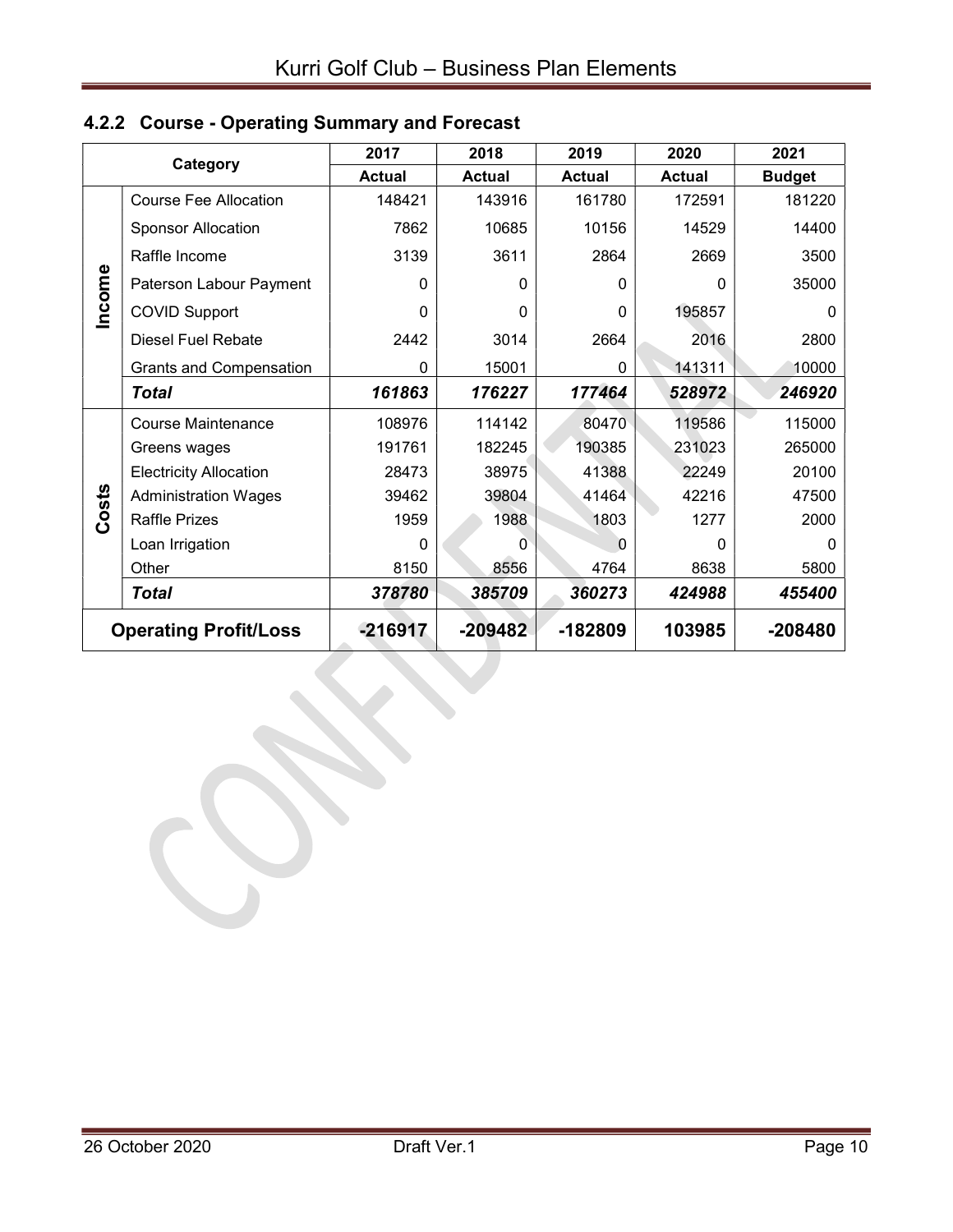#### 4.3 Club

#### 4.3.1 Market Strategy

COVID-19 restrictions had an adverse effect on Club operations in half two of the Year 2020 period and this is expected to continue through half one of Year 2021. It is forecast that Club operations, before Capital Expenditure, will return a profit of \$77,308 for this Plan.

With an increase in golfer participation due to course improvement and COVID-19 restrictions it is noticeable that there is a trend and a preference for golfers to remain outdoors after completing golf activities therefore provision is made in this budget for construction of a suitable undercover area.

The major items allocated to Capital Expenditure that significantly impact on operating costs in this Plan are:

- $\triangleright$  Carpet replacement \$5,000.
- $\triangleright$  Car park \$15,000.
- $\triangleright$  Construction of an undercover area adjoining golfer entry allowance \$50,000.

Other than the items mentioned above, it is not anticipated that there will be a requirement for any other major capital expense and there is no provision in this Plan for this to occur.

Other items that may impact on Club operating costs are:

- $\triangleright$  Retiring long term employee allowance \$75,000.
- $\triangleright$  Poker machine upgrades.

There is provision in Club maintenance allocation for minor improvements such as painting, limited landscaping and purchase of small equipment items to the value of \$10,000.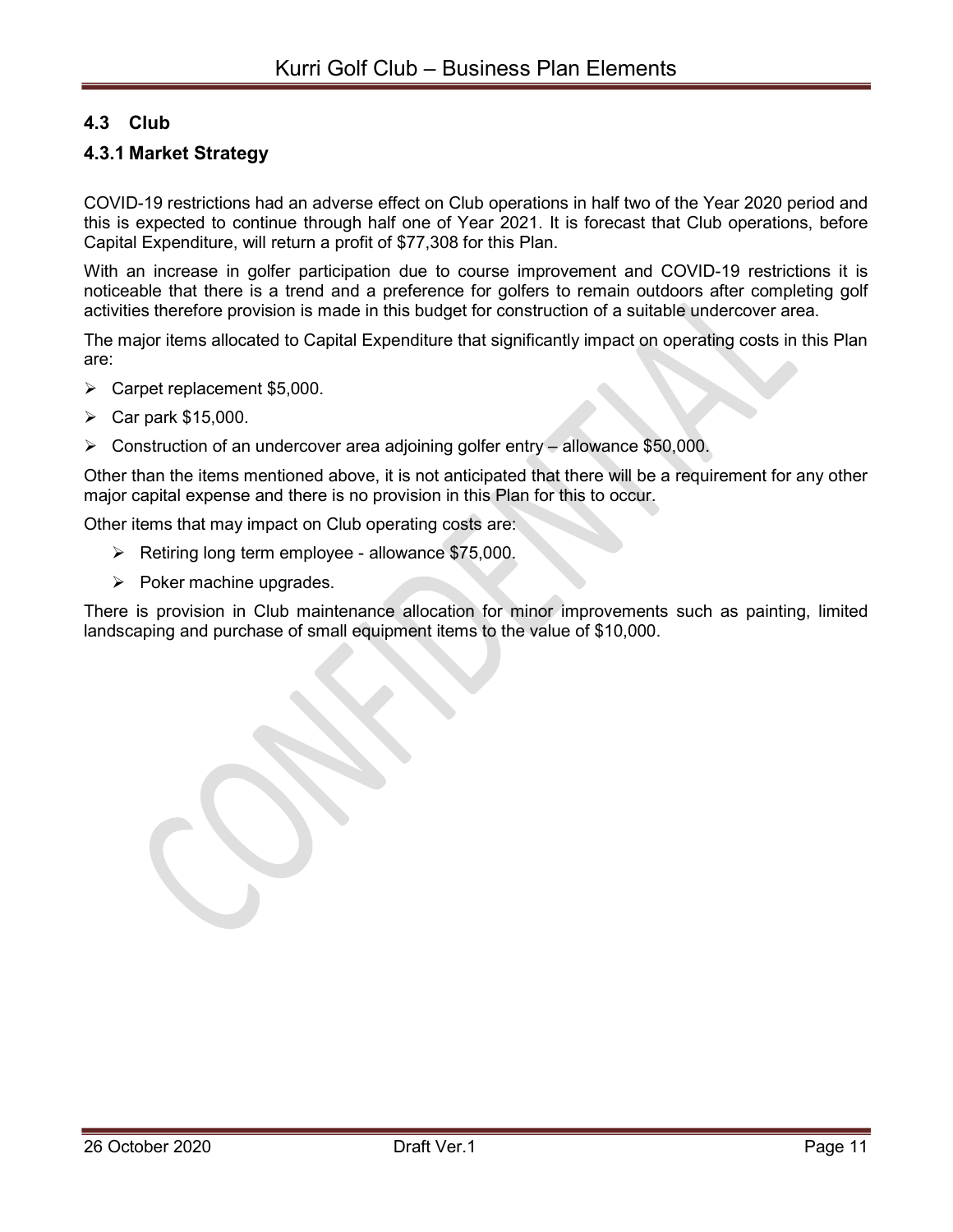## 4.3.2 Club - Operating Summary and Forecast

|        | Category                       | 2017          | 2018          | 2019          | 2020           | 2021          |
|--------|--------------------------------|---------------|---------------|---------------|----------------|---------------|
|        |                                | <b>Actual</b> | <b>Actual</b> | <b>Actual</b> | <b>Actual</b>  | <b>Budget</b> |
|        | <b>Bar Sales</b>               | 261535        | 298095        | 291202        | 234816         | 275000        |
|        | <b>Poker Machine Takings</b>   | 70353         | 77433         | 52642         | 21172          | 25000         |
|        | Poker Machine GST              |               |               |               |                |               |
|        | Rebate                         | 5499          | 9282          | 3108          | 4657           | 6500          |
|        | <b>Kitchen Sales</b>           | 112547        | 108701        | 96705         | 80029          | 105000        |
|        | <b>Commissions Received</b>    | 1615          | 2942          | 2776          | 2459           | 3000          |
|        | Club Hire                      | 1000          | 455           | 291           | 695            | 800           |
|        | Keno Commission                | 15763         | 16478         | 12355         | 9907           | 12000         |
| Income | Interest                       | $\mathbf{0}$  | $\Omega$      | 63            | 1127           | 3000          |
|        | Raffle Income                  | 28248         | 32502         | 25775         | 24025          | 31500         |
|        | <b>Disposal of Assets</b>      | 7911          | $\Omega$      | 0             | $\overline{0}$ | 0             |
|        | Bar - Closing Stock            | 16697         | 15175         | 19805         | 15424          | 19800         |
|        | Kitchen - Closing Stock        | 3540          | 850           | 1000          | 2200           | 2500          |
|        | Other                          | 13977         | 8803          | 1124          | 4228           | 3000          |
|        | <b>Sub-Total</b>               | 538685        | 570716        | 506846        | 400739         | 487100        |
|        | <b>COVID Support</b>           | 0             | $\Omega$      | 0             | 65286          | 0             |
|        | <b>Grants and Compensation</b> | 0             | 15001         | 0             | 125000         | 0             |
|        | <b>Club Fee Allocation</b>     | 73103         | 70884         | 79683         | 85007          | 89258         |
|        | <b>Total</b>                   | 611788        | 656600        | 586529        | 676031         | 57658         |
|        | <b>Bar Purchases</b>           | 118979        | 128091        | 125319        | 100723         | 125000        |
|        | Bar Wages                      | 82618         | 83148         | 79204         | 71964          | 83000         |
|        | <b>Bar - Opening Stock</b>     | 19411         | 16697         | 15175         | 19805          | 18000         |
|        | <b>Sub-Total</b>               | 221008        | 227936        | 219698        | 192492         | 226000        |
|        | Poker Machine Maint.           | 6827          | 9092          | 14183         | 7415           | 8000          |
|        | Poker Machine Wages            | 9147          | 9258          | 8800          | 7996           | 10000         |
|        | <b>Poker Machine</b>           |               |               |               |                |               |
|        | Depreciation                   | 5174          | 6823          | 6815          | 6797           | 6800          |
|        | Poker Mach. Purchase           | 0             | $\mathbf{0}$  | 0             | 0              | 0             |
|        | Poker Machine GST              | 6354          | 5382          | 4278          | 0              | 0             |
|        | <b>Sub-Total</b>               | 27502         | 30555         | 34076         | 22208          | 24800         |
|        | <b>Bistro Purchases</b>        | 76844         | 67110         | 64200         | 61265          | 70000         |
| Costs  | <b>Bistro Wages</b>            | 26462         | 33713         | 29307         | 26522          | 30000         |
|        | <b>Opening Kitchen Stock</b>   | 3978          | 3540          | 850           | 1000           | 1000          |
|        | <b>Sub-Total</b>               | 107284        | 104363        | 94357         | 88787          | 101000        |
|        | <b>Club Maintenance</b>        | 25623         | 28657         | 22471         | 29863          | 30000         |
|        | <b>Admin Wages</b>             | 39462         | 39804         | 41464         | 42216          | 47500         |
|        | <b>Cleaning Wages</b>          | 26235         | 18849         | 18851         | 18179          | 18500         |
|        | <b>Electricity Allocation</b>  | 14024         | 19196         | 20385         | 10958          | 13200         |
|        | Promotions                     | 9460          | 15261         | 5416          | 5660           | 8000          |
|        | <b>Raffle Prizes</b>           | 17629         | 17892         | 16226         | 11493          | 18000         |
|        | Freight                        | 1322          | 1412          | 1583          | 1397           | 1500          |
|        | Other                          | 19819         | 13905         | 8830          | 12573          | 10550         |
|        | <b>Sub-Total</b>               | 153574        | 154976        | 135225        | 132338         | 147250        |
|        | <b>Total Costs</b>             | 509368        | 517830        | 483356        | 435825         | 499050        |
|        | <b>Operating Profit/Loss</b>   | 102421        | 138770        | 103173        | 240206         | 77308         |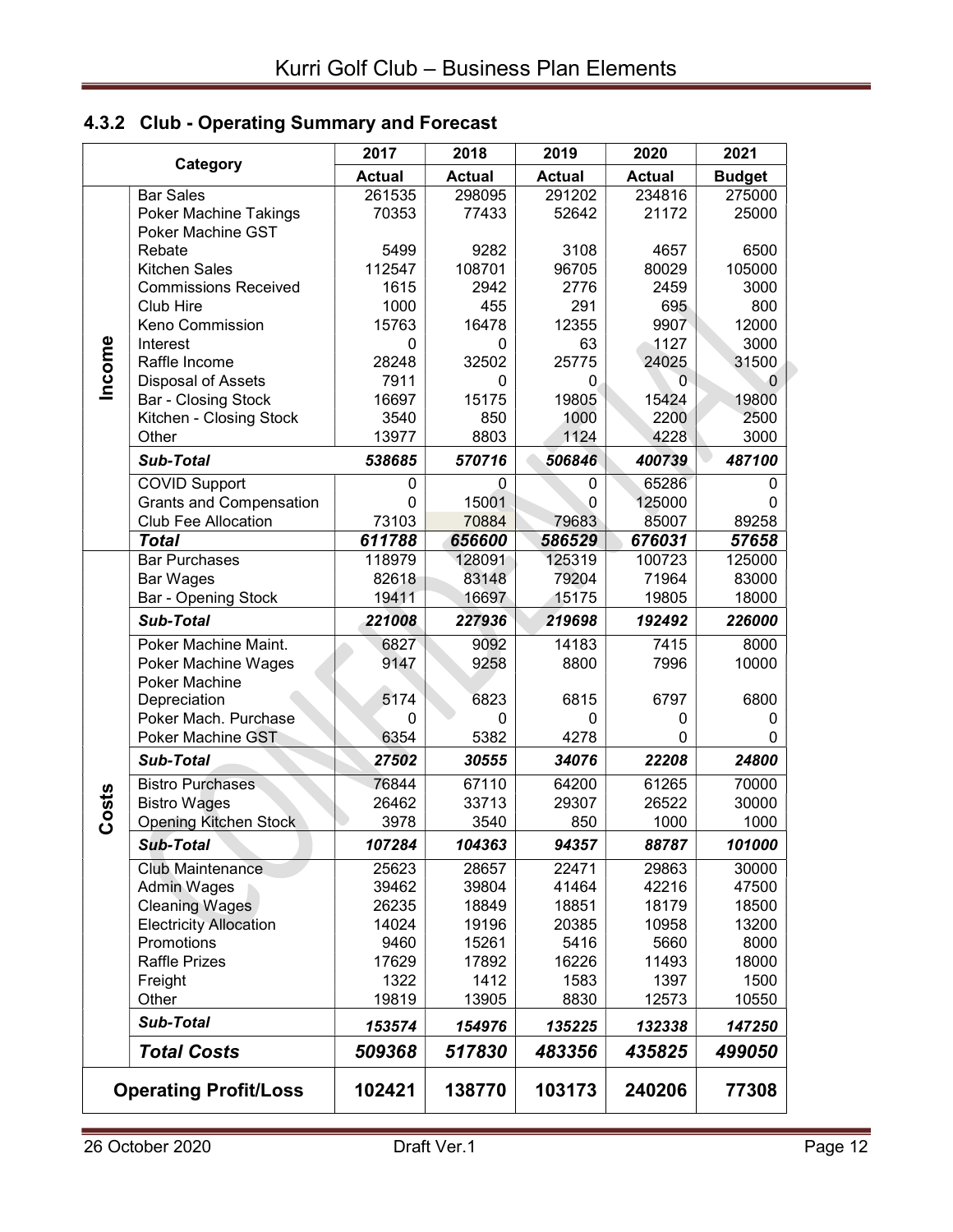#### 5. CORE RISK MANAGEMENT

#### 5.1 Water Supply

| Risk:       | Pump failure due to lack of power or water.                                                                                                           |
|-------------|-------------------------------------------------------------------------------------------------------------------------------------------------------|
| Management: | Ensure electricity supply is maintained.<br>Ensure regular pump maintenance is carried out.<br>Implement water supply and irrigation management plan. |
| Risk:       | Discontinuance of water supply.                                                                                                                       |
| Management: | Maintain integrity of agreement with Hunter Water.<br>Ensure security and maintenance of water supply.                                                |

#### 5.2 Failure to Service Debt

| Risk:       | Under utilisation of Clubhouse.                                                          |
|-------------|------------------------------------------------------------------------------------------|
| Management: | Advertise Club facilities.<br>Arrange in-house functions.<br>Increase member activities. |
| Risk:       | Course maintenance costs blow out.                                                       |
| Management: | Increase the revenue from the Clubhouse<br>Increase annual membership fees.              |
|             | Review user-pay system for member golf.                                                  |
|             | Limit course maintenance costs.                                                          |
|             | Review labour requirement.                                                               |
|             | Minimise electricity costs.                                                              |

#### 5.3 Member Participation

| Risk:       | Decline in membership.                                                                                                                                      |
|-------------|-------------------------------------------------------------------------------------------------------------------------------------------------------------|
| Management: | Advertise Club facilities.<br>Improve standard of Club facilities.<br>Arrange more Club functions.                                                          |
| Risk:       | Decline in participation in golf events.                                                                                                                    |
| Management: | Review golf program.<br>Review golf facilities.<br>Restructure golf costs.<br>Re-establish Sunday competition.<br>Improve coaching and training facilities. |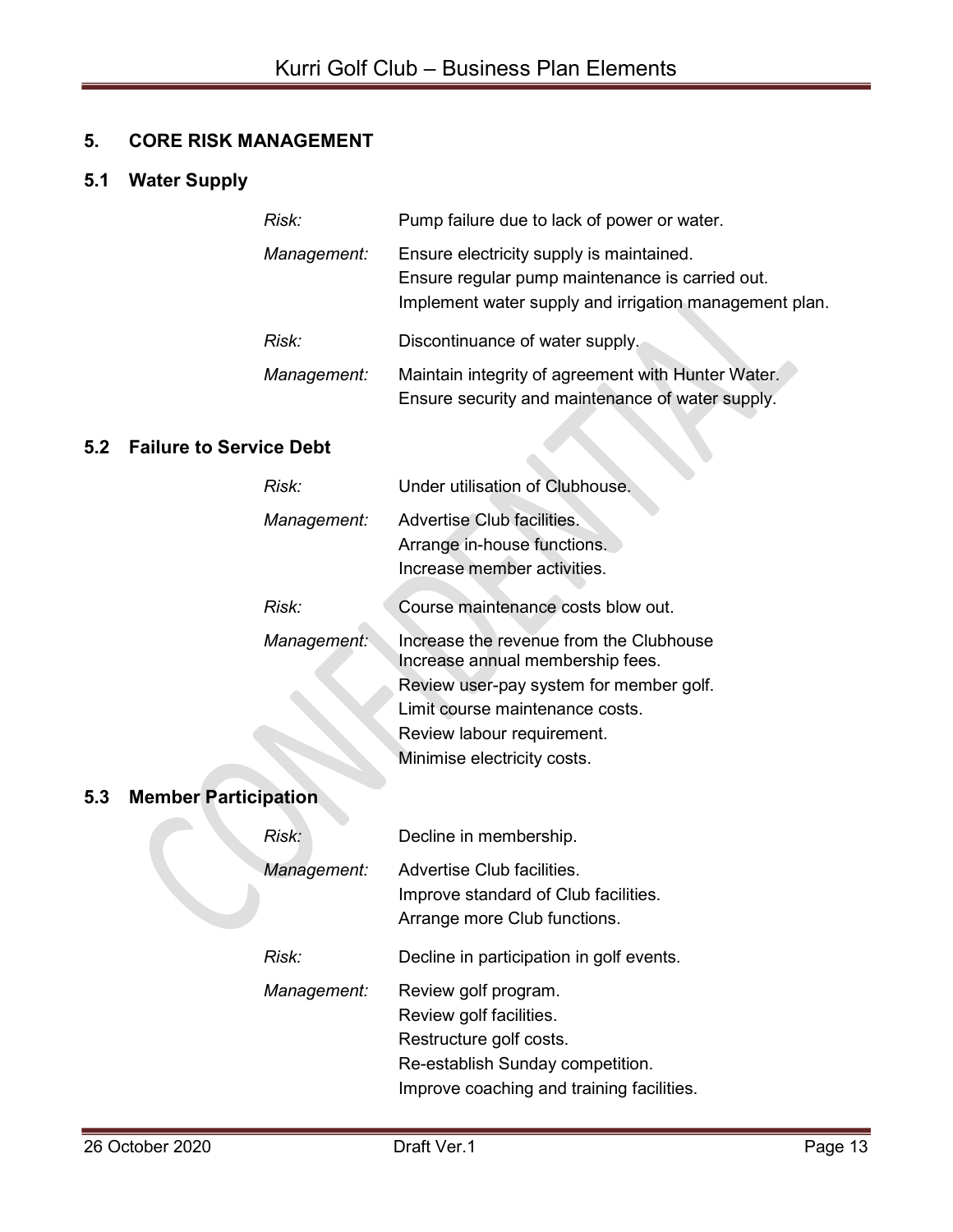Review local rules to align with ground conditions. Provide adequate sand to bunkers.

#### 5.4 Course Environs

.

| Risk:       | Deterioration of Ground and Course playing area.                                                                                                                                                        |
|-------------|---------------------------------------------------------------------------------------------------------------------------------------------------------------------------------------------------------|
| Management: | Ensure adequate irrigation.<br>Control golf cart and course vehicle movement.<br>Rehabilitate damaged areas.<br>Control drainage and run-off.<br>Increase mower heights to promote better grass growth. |
| Risk:       | Deterioration of clubhouse and surrounds.                                                                                                                                                               |
| Management: | Develop clubhouse maintenance program.<br>Upgrade and re-seal carpark.                                                                                                                                  |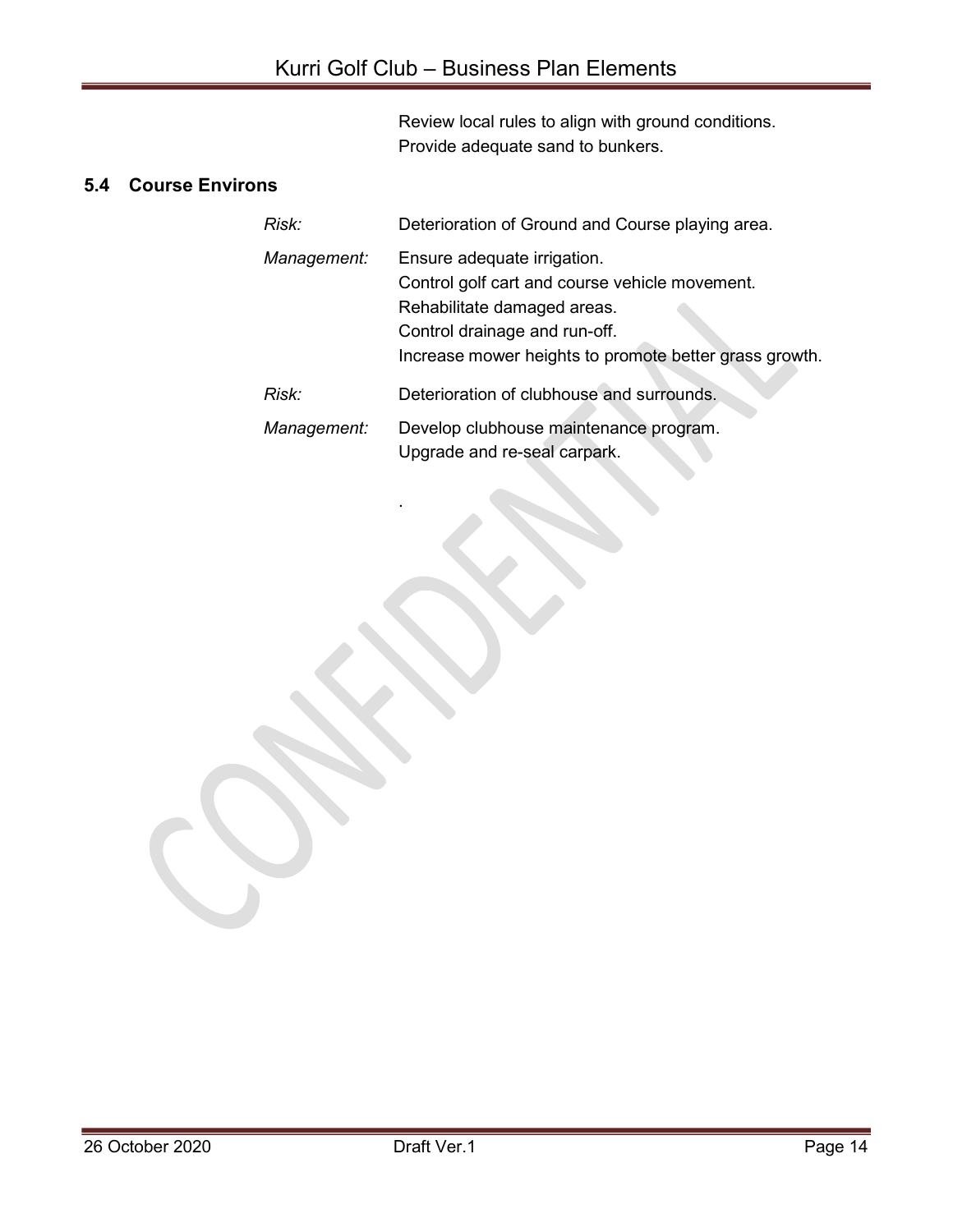#### 6. MARKET AND CUSTOMER RELATIONS

Member and community awareness is an important aspect of the Club's operations. To promote golf and increase cash flow activities and events require advertising and results reporting.

This will be achieved by:

- Club house notices and announcements
- Media publication of golf results
- Media recognition of golf achievement
- Members bulletin
- Community Leaflets

As well there may be areas of community concern and reported incidents that may require attention and determination by the Board.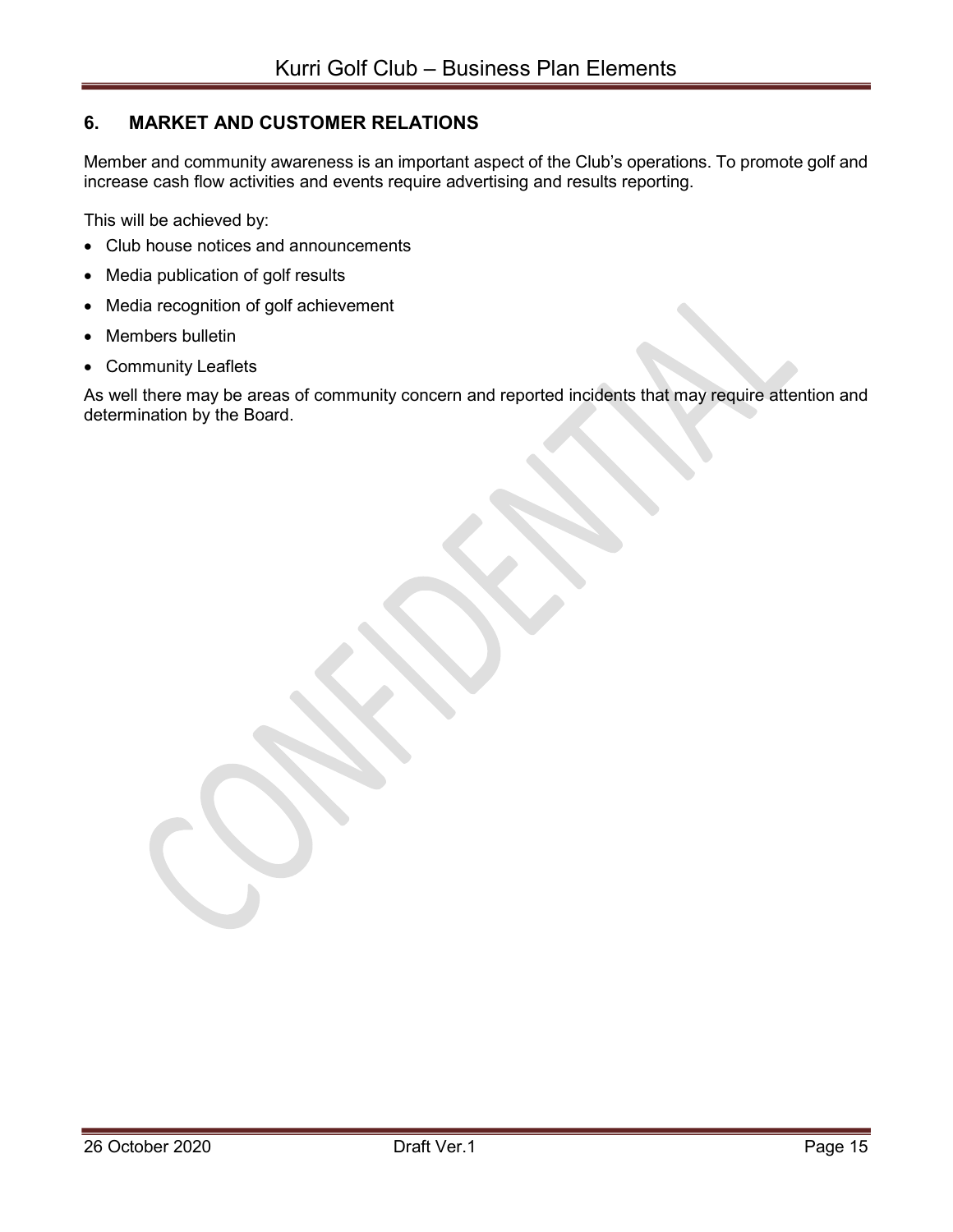#### 7. SAFETY

Kurri Golf Club places the safety of its workforce, members, visitors and the surrounding community as its highest priority.

Kurri Golf Club is committed to implementing safe systems of work and designing and maintaining the facilities of the golf course and the clubhouse.

Allocation of appropriate capital expenditure to prevent the occurrence of accidents and property damage forms part of this Business Plan.

Funding for safety training totals \$2000 and is allocated in the Course and Clubhouse sections of this Business Plan.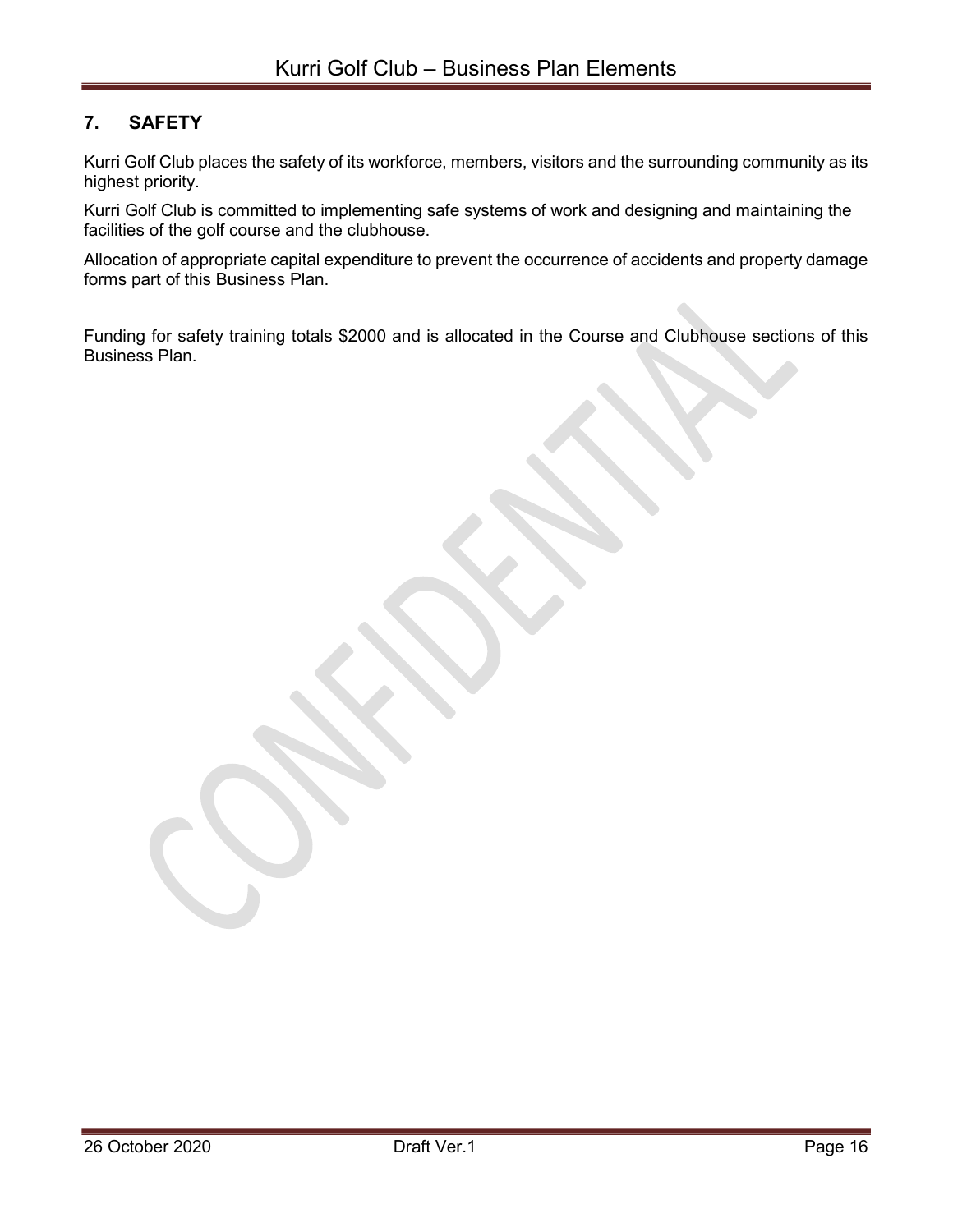#### 8. Environmental Management

This Business Plan allocates the capital and operational expenditure for effective environmental management.

Kurri Golf Club efficiently uses sewage effluent to irrigate its land. Funding for this together with tree planting and erosion control is allocated in the Course section of this Business Plan.

Waste reject from the Clubhouse is also separated for recycling where practicable.

During the course of this Business Plan an Environs Management Plan will be developed setting the strategies and goals for sustainable environmental management for future budget periods.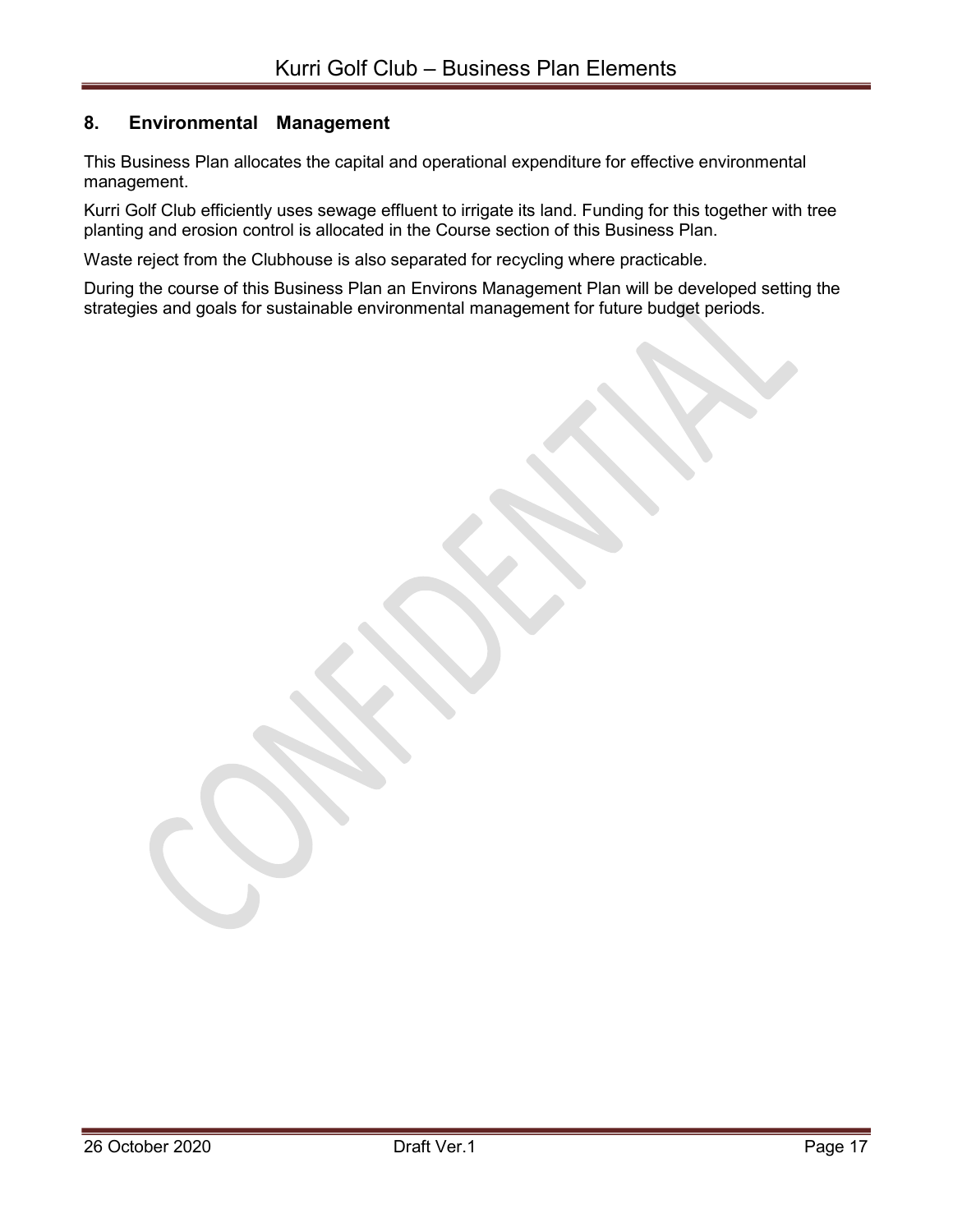| <b>Allocation</b> |              | <b>Item</b>                  | Cost    |              | 2021             |                 | 2022   | 2023   | 2024  | 2025   |
|-------------------|--------------|------------------------------|---------|--------------|------------------|-----------------|--------|--------|-------|--------|
|                   |              |                              |         | <b>YTD</b>   | <b>Committed</b> | <b>Proposed</b> |        |        |       |        |
|                   |              | <b>Cart Shed</b>             | 60000   |              |                  |                 | 60000  |        |       |        |
|                   |              | <b>Cart Paths</b>            | 25000   |              | 5000             |                 | 5000   | 5000   | 5000  | 5000   |
|                   |              | Irrigation                   | 190000  |              | 150000           |                 | 10000  | 10000  | 10000 | 10000  |
|                   | Improvements | <b>Pump Shed Upgrade</b>     | 13000   |              | 13000            |                 |        |        |       |        |
|                   |              | <b>Practice Facility</b>     | 10000   |              |                  | 5000            | 5000   |        |       |        |
| Course            |              | Greens                       | 155000  |              |                  | 5000            | 50000  | 50000  | 25000 | 25000  |
|                   |              | <b>General Equipment</b>     | 2500    |              |                  | 2500            |        |        |       |        |
|                   |              | <b>Greens Roller</b>         | 10000   |              |                  |                 | 10000  |        |       |        |
|                   | Equipment    | <b>Course Vehicle/Mowers</b> | 100000  |              | 15000            | 15000           | 15000  | 35000  |       | 35000  |
|                   |              | Sub-totals                   | 563500  | $\mathbf{0}$ | 115000           | 157500          | 170000 | 120000 | 55000 | 75000  |
|                   |              | Car Park                     | 30000   |              | 15000            | 15000           | 15000  |        |       |        |
|                   |              | <b>Clubhouse Extensions</b>  | 500000  |              |                  |                 |        |        |       | 500000 |
|                   |              | <b>Clubhouse Interior</b>    | 10000   |              |                  | 2500            | 2500   | 2500   | 2500  |        |
|                   |              | <b>Replace Carpet</b>        | 5000    |              | 5000             | 5000            |        |        |       |        |
|                   | Improvements | <b>Undercover Area</b>       | 50000   |              |                  | 50000           |        |        |       |        |
| Club              |              |                              |         |              |                  |                 |        |        |       |        |
|                   |              | General Equip.               | 15000   |              | 2500             | 5000            | 2500   | 2500   | 2500  | 2500   |
|                   |              | <b>Poker Machines</b>        | 30000   |              |                  |                 | 15000  |        | 15000 |        |
|                   | Equipment    | <b>Replace TV</b>            | 5000    |              |                  |                 | 2500   |        | 2500  |        |
|                   |              | Kitchen Equip.               | 12500   |              | 2500             | 2500            | 2500   | 2500   | 2500  | 2500   |
|                   |              | Computer Equip.              | 6000    |              |                  |                 | 3000   |        |       | 3000   |
|                   |              | Sub-totals                   | 613500  | 0            | 25000            | 30000           | 43000  | 7500   | 25000 | 508000 |
|                   |              | <b>Totals</b>                | 1191000 | 0            | 140000           | 187500          | 213000 | 127500 | 80000 | 583000 |

Table 1 - 5 Year Estimate for Capital Expenditure

Notes: Major Capital Expenditure items will be dependent on borrowings and Govt. and other Grants